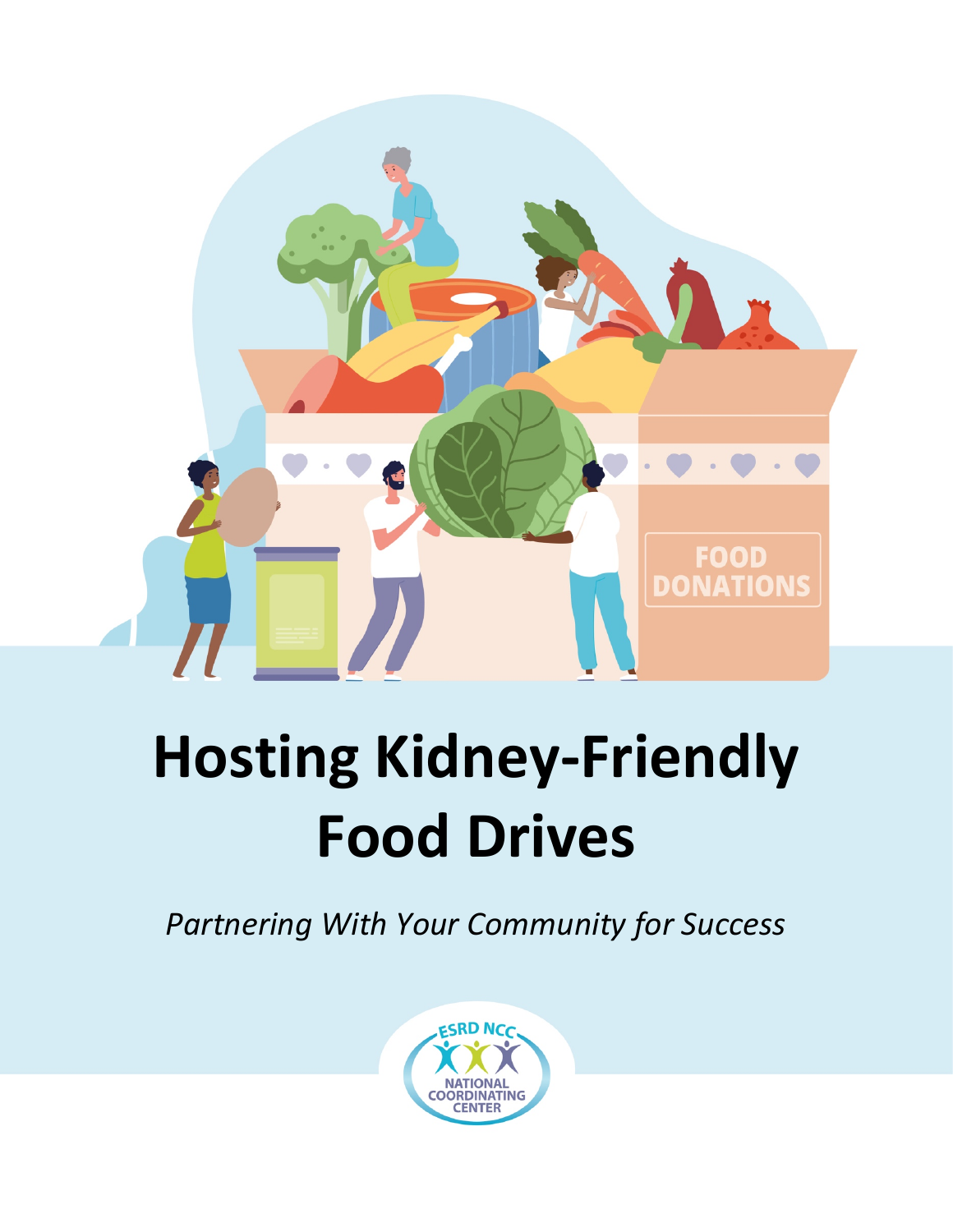Partnering With Your Community for Success



### **Contents**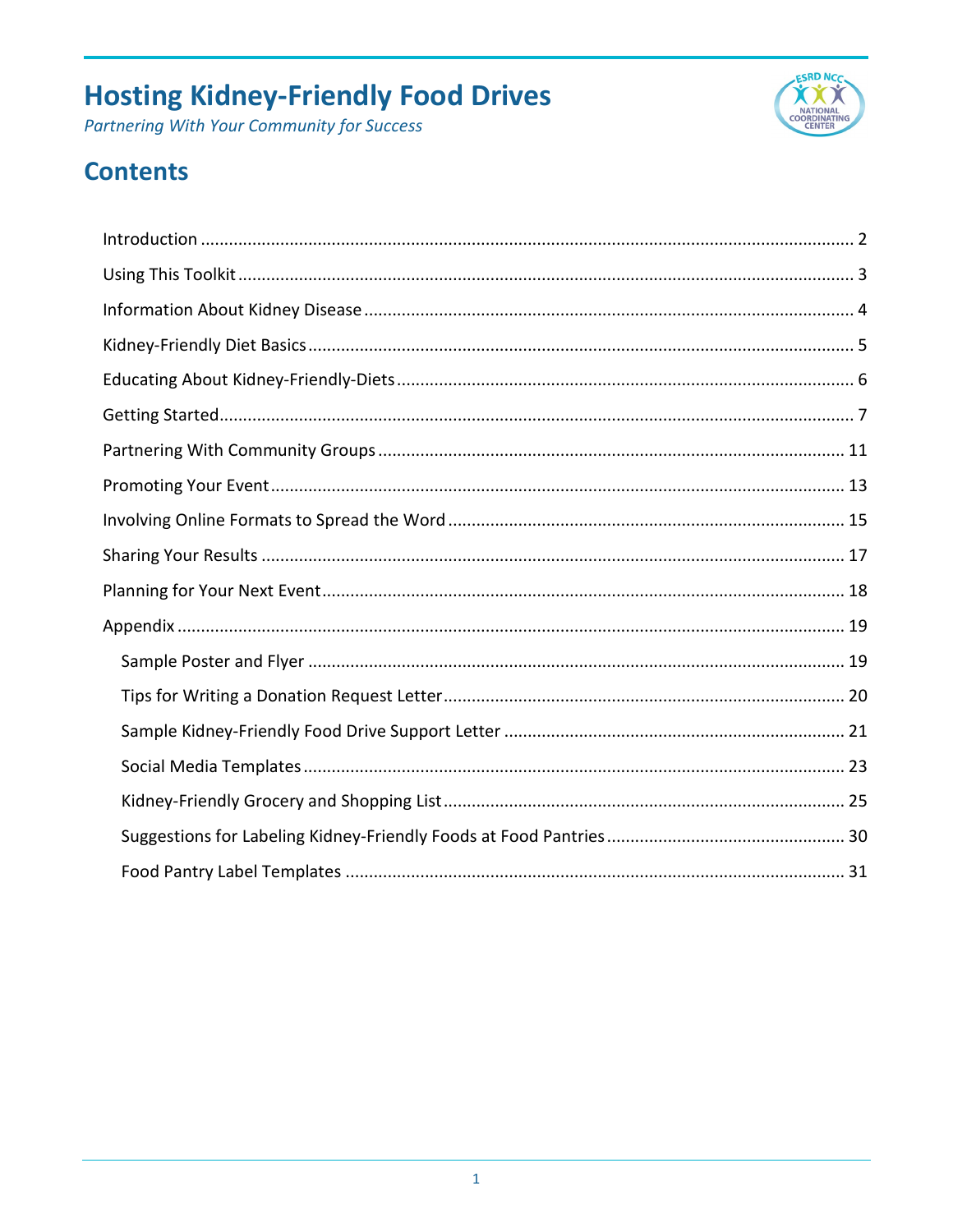*Partnering With Your Community for Success*



### <span id="page-2-0"></span>**Introduction**

#### **Welcome. Thanks for your interest in hosting a kidney-friendly food drive.**

The COVID-19 pandemic demonstrated how complex managing the nation's health can be. The challenges extended well beyond the virus's immediate effects on health. The pandemic impacted many people's employment, insurance benefits, income, methods for socializing, and overall way of life. The ripple effect from the pandemic's consequences created unexpected challenges, including

those affecting nutrition and well-being. Food insecurity<sup>[1](#page-2-1)</sup> in the United States has risen during the pandemic. Food banks across the country are serving 55 percent more people now than before the pandemic.<sup>[2](#page-2-2)</sup>

When food insecurity touches the lives of people with chronic illnesses, such as chronic kidney disease (CKD) it can be even more devastating. People who are at high risk for CKD, or who may already

*"We started our food drive efforts when the pandemic started," said Janice Starling, President and Founder of All Kidney Patients Support Group in St. Petersburg, Florida. "We worked with a food pantry in our community. A lot of the food they provided wasn't kidney-friendly. We taught them about the kidney diet and worked with them to provide food boxes that were better for the kidney diet."*

have CKD, including end stage renal disease (ESRD), are told to follow a specific diet by their healthcare providers. Following this diet, however, may be difficult if it is challenging to obtain the proper food.<sup>[3](#page-2-3)</sup> More information about CKD and ESRD is in the *[Information about Kidney Disease](#page-4-0)* and *[Kidney-Friendly](#page-5-0)  [Diet Basics](#page-5-0)* sections of this toolkit. Hosting a food drive to gather kidney-friendly foods is a one action to support those with kidney disease in your community. Another action is to help educate about kidney disease and create awareness.

<span id="page-2-1"></span><sup>&</sup>lt;sup>1</sup> Food insecurity is the lack of resources to access enough nutritionally adequate food for all household members. Resources could refer to financial, environmental conditions, or situations of isolation. Food insecurity impacts all communities in the United States. To learn how your community is impacted, vie[w Map the Meal Gap](http://map.feedingamerica.org/) from Feeding America. To view the projected impact from COVID-19 on food insecurity, vie[w State-by-State Resource: The Impact of](https://feedingamericaaction.org/resources/state-by-state-resource-the-impact-of-coronavirus-on-food-insecurity/)  [Coronavirus on Food Insecurity](https://feedingamericaaction.org/resources/state-by-state-resource-the-impact-of-coronavirus-on-food-insecurity/) from Feeding America.

<span id="page-2-2"></span><sup>&</sup>lt;sup>2</sup> Feeding America. The food bank response to COVID, by the numbers. March 12, 2021. Available at [https://www.feedingamerica.org/hunger-blog/food-bank-response-covid-numbers.](https://www.feedingamerica.org/hunger-blog/food-bank-response-covid-numbers) Accessed on March 22, 2021.

<span id="page-2-3"></span><sup>&</sup>lt;sup>3</sup> Kidney News Online. Chronic Kidney Disease and Access to Healthful Foods. Online link removed by publisher.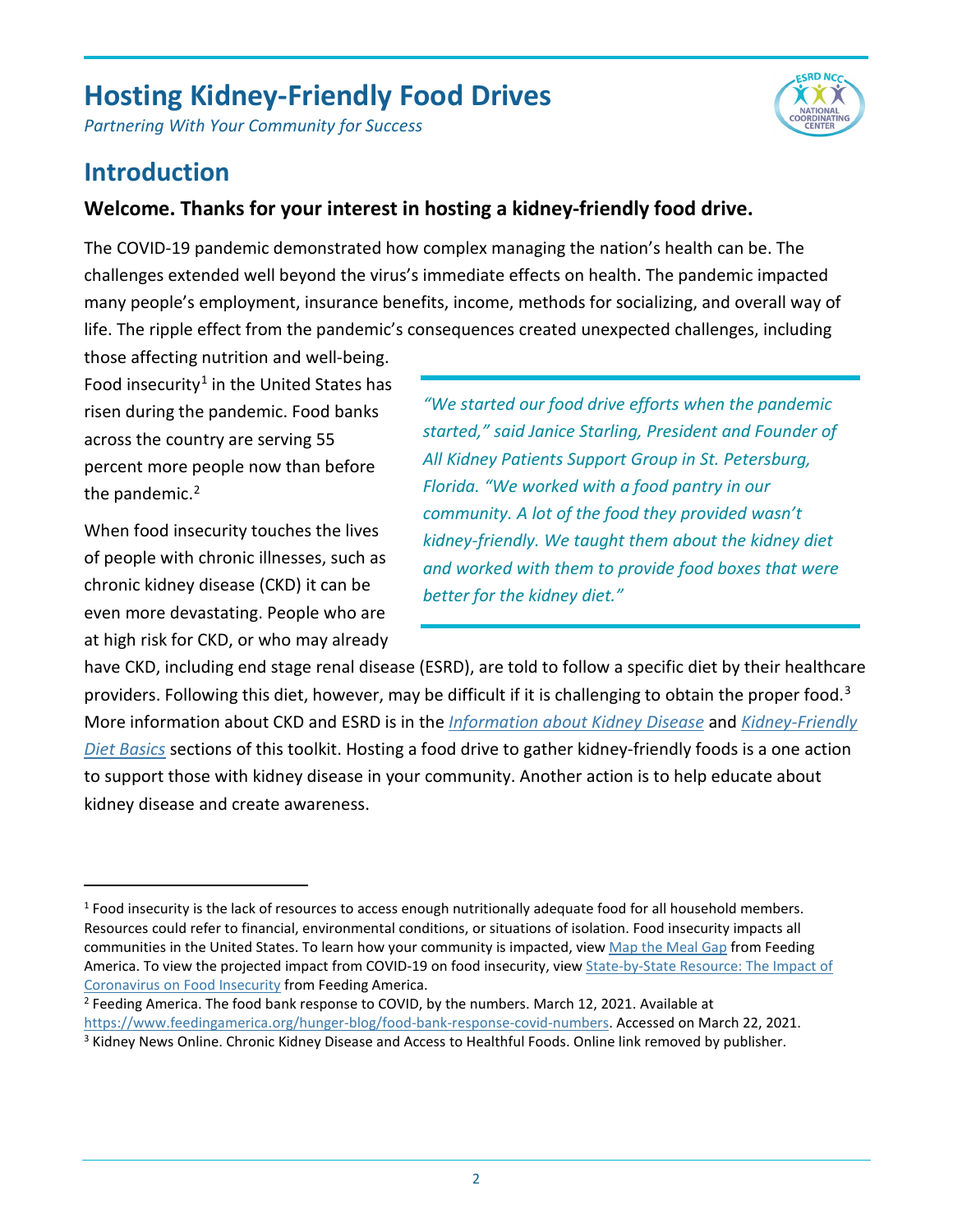

*Partnering With Your Community for Success*

### <span id="page-3-0"></span>**Using This Toolkit**

In this toolkit are resources and suggestions to organize, promote, and run a kidney-friendly food drive. So, who can use this toolkit?

- Individuals who want to make a difference in the lives of local kidney patients
- Dialysis facilities or transplant programs that want to use their talents to support local patients and educate the community
- Kidney-related organizations (such as support groups or professional groups) that want to expand their impact in the community
- Non-kidney related organizations that see there is a need to help local kidney patients
- Existing food pantries or hunger relief groups that need support in meeting the needs of kidney patients who use their services

Included are ideas and facts to use when talking with others about the impact of kidney disease on families and the community, especially at the intersection of chronic illness and food insecurity. As a hands-on service project, it is especially fulfilling because it can positively impact the community. For those who are already involved in the community, it can bring special attention to people with kidney disease who may not be receiving the support they need. However this is used, it will help to increase awareness of food insecurity, develop useful knowledge of the kidney-friendly diet, and encourage others to get involved.

Create a kidney-friendly food drive, educate others, and develop a long-term plan for continuing the momentum for offering kidney-friendly food resources for your community.

#### **Online Resources**

The ESRD National Coordinating Center (NCC) created this toolkit as part of its work to improve the quality of life and quality of care for those with ESRD. The ESRD NCC serves as the central hub for the ESRD quality improvement efforts across the country, creating resources and programs to help patients, providers, and professionals. It works under a Centers for Medicare & Medicaid Services (CMS) contract with dialysis providers, transplants programs, professionals, and kidney-related organizations, always with a special focus on the patient and family member voice. Many of the resources were developed by patients, for patients.

- Visi[t https://www.esrdncc.org/en/patients/](https://www.esrdncc.org/en/patients/) for additional resources (such as webinars, handouts, and checklists) about living with kidney disease.
- Use the KidneyHub.org, [\(www.thekidneyhub.org\)](http://www.thekidneyhub.org/) a mobile friendly tool with links to helpful resources, including a diet and nutrition section.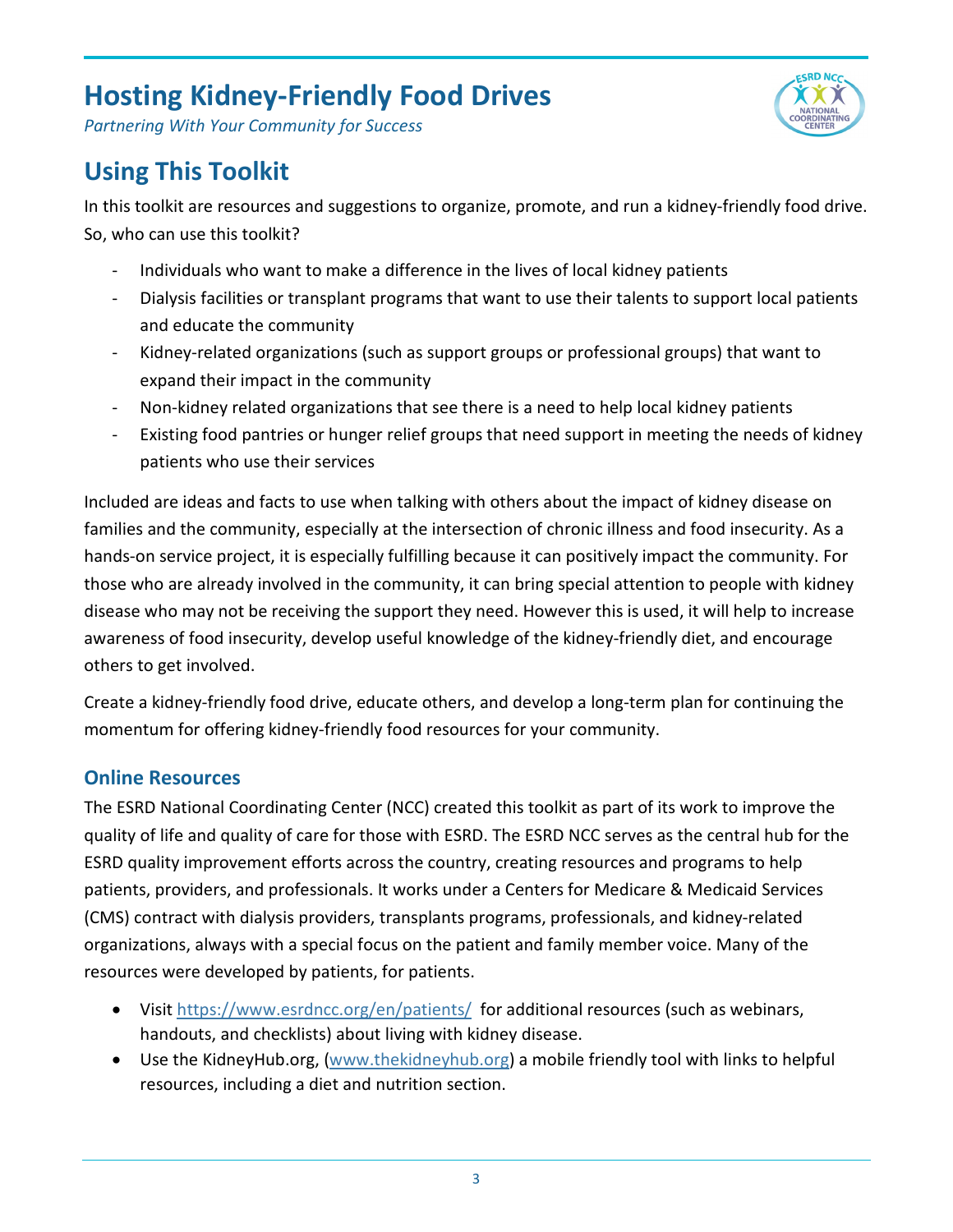*Partnering With Your Community for Success*

### <span id="page-4-0"></span>**Information About Kidney Disease**

About 37 million adults in the United States are estimated to have CKD and most are undiagnosed. Yet, not everyone is familiar with kidney disease, its causes, or its different treatments. In this section, we offer a few facts you can share with others when talking about the impact of kidney disease.

#### **What Is CKD?**

CKD, also called chronic kidney failure, is a condition where the kidneys are damaged and cannot filter wastes and remove excess fluid from blood. When CKD reaches an advanced stage, it is called ESRD. This means it is the end of the kidneys' ability to sustain life without medical intervention. At this time, dangerous levels of fluid, electrolytes, and wastes can build up in the body. Treatment options include kidney transplant or dialysis. Dialysis is an ongoing (i.e., daily or every other day) medical treatment that removes the excess waste and fluid. It takes the place of the jobs the kidneys do.

#### **Facts About Kidney Disease[4](#page-4-2)**

- Approximately 1 of 3 adults with diabetes and 1 of 5 adults with high blood pressure may have CKD.
- Kidney diseases are the **ninth leading cause of death** in the United States.
- Every 24 hours, 350 people begin dialysis treatment for kidney failure.
- <span id="page-4-1"></span>• In the United States, diabetes and high blood pressure are the leading causes of kidney failure, representing about 3 out of 4 new cases.



<span id="page-4-2"></span><sup>&</sup>lt;sup>4</sup> Centers for Disease Control and Prevention. Kidney Disease. Available a[t https://www.cdc.gov/kidneydisease/index.html.](https://www.cdc.gov/kidneydisease/index.html) Accessed on May 4, 2021.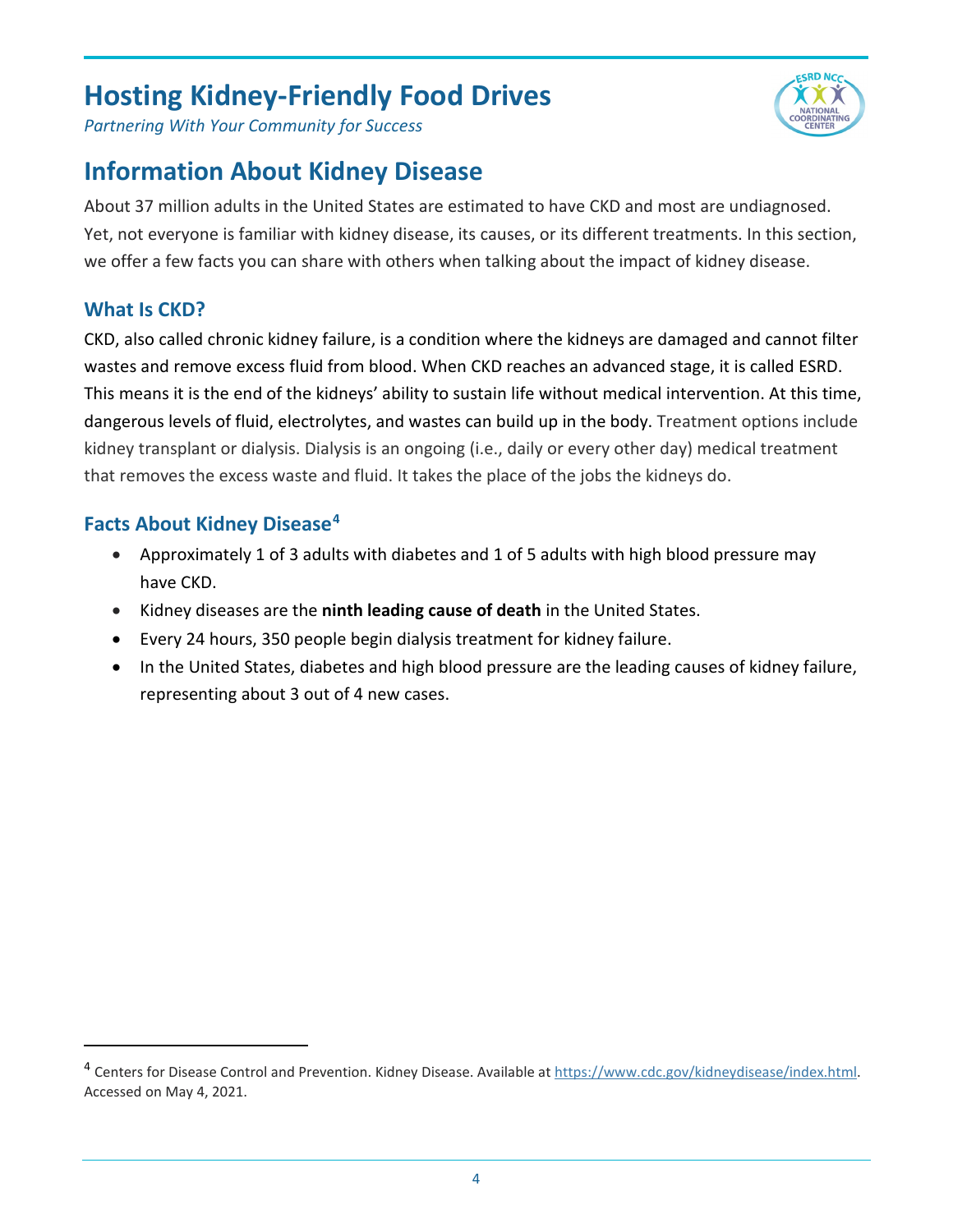

*Partnering With Your Community for Success*

### <span id="page-5-0"></span>**Kidney-Friendly Diet Basics**

Let's start by going over some basics about kidney-friendly diets, sometimes called the renal diet, or dialysis diet. To be able to communicate the importance of a kidney-friendly food drive it is important to know some details.

- 1. Kidney-friendly diets are considered a prescription, or medical nutrition therapy. This means this is not like a diet to lose weight, but a diet that is necessary for the good health of the person.
- 2. Kidney diets can seem very restrictive. It is important that individuals follow their diet prescription to make the most of what they can eat and only limit what is required.
- 3. Some people who need kidney-friendly diets may also need to follow other guidelines, such as those for diabetes or high blood pressure (i.e., hypertension).

Specifically, most people with ESRD and some people with CKD need to monitor their intake of the following:

| Potassium                                                                                                                                                       | Sodium                                                                                                                                                                                     | <b>Phosphorus</b>                                                                                                                                           | <b>Protein</b>                                                                                                                                                                            |
|-----------------------------------------------------------------------------------------------------------------------------------------------------------------|--------------------------------------------------------------------------------------------------------------------------------------------------------------------------------------------|-------------------------------------------------------------------------------------------------------------------------------------------------------------|-------------------------------------------------------------------------------------------------------------------------------------------------------------------------------------------|
|                                                                                                                                                                 |                                                                                                                                                                                            |                                                                                                                                                             |                                                                                                                                                                                           |
| Too much potassium causes<br>irregular muscle function,<br>including that of the heart.<br>Eating too much potassium<br>can cause sudden heart<br>problems.     | Eating foods high in sodium,<br>or salt, causes the body to<br>hold onto water. This can<br>cause high blood pressure<br>and increase the risk for<br>stroke or other cardiac<br>problems. | Phosphorus is a common<br>element in many foods.<br>Long-term high<br>phosphorus levels can<br>damage the heart, bones,<br>and blood vessels.               | Some people with CKD<br>are asked to limit their<br>protein intake. While<br>most on dialysis are asked<br>to eat a higher amount of<br>protein.                                          |
| Many fruits and vegetables<br>have potassium-tomatoes,<br>potatoes, sweet potatoes,<br>bananas, oranges, dried fruit,<br>such as prunes, raisins, and<br>dates. | Highly processed foods have<br>sodium-like canned soup<br>and vegetables, flavored rice<br>and pasta meals, gravies, and<br>soy sauce.                                                     | Phosphate additives are<br>present in many foods,<br>especially processed<br>foods. Milk and dairy<br>products, such as cheese,<br>and dark cola beverages. | Fresh meats, canned<br>tuna, beans, poultry, fish,<br>eggs are all protein<br>sources. Processed meats,<br>like lunchmeat and hot<br>dogs are high in protein<br>but also high in sodium. |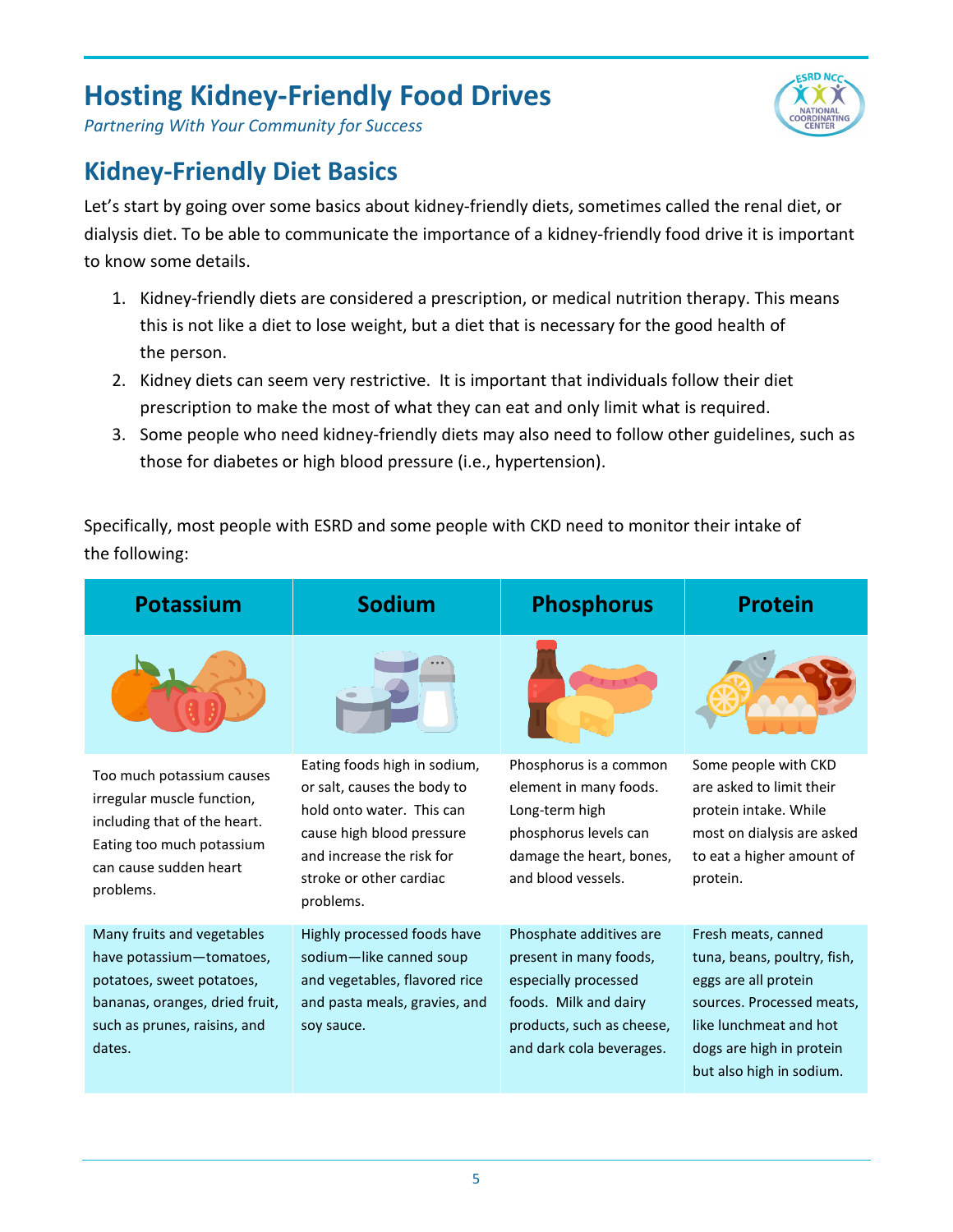*Partnering With Your Community for Success*

### <span id="page-6-0"></span>**Educating About Kidney-Friendly-Diets**

Now that you know the basics, it is time to make it personal. This is an opportunity to make the kidney connection. When you meet with your local food pantry, share information about kidney disease and the kidney-friendly diet. If it is appropriate, talk about what it is like to live with kidney disease.

Here are some tips for how to share information and facts.

### **Suggestions for Personally Sharing About Kidney Disease**

*Are you living with kidney disease?* 

Share your experiences and challenges with eating healthily.

- How did you overcome those challenges?
- What motivates you to eat healthily?
- How did you learn to eat a kidney-healthy diet and how does it impact your health?

#### *If not, consider asking someone to join you to share their story.*

<span id="page-6-1"></span>Reach out to members of your organization or a local organization to ask if there is someone who has kidney disease and is comfortable sharing his or her story to inspire others to action.

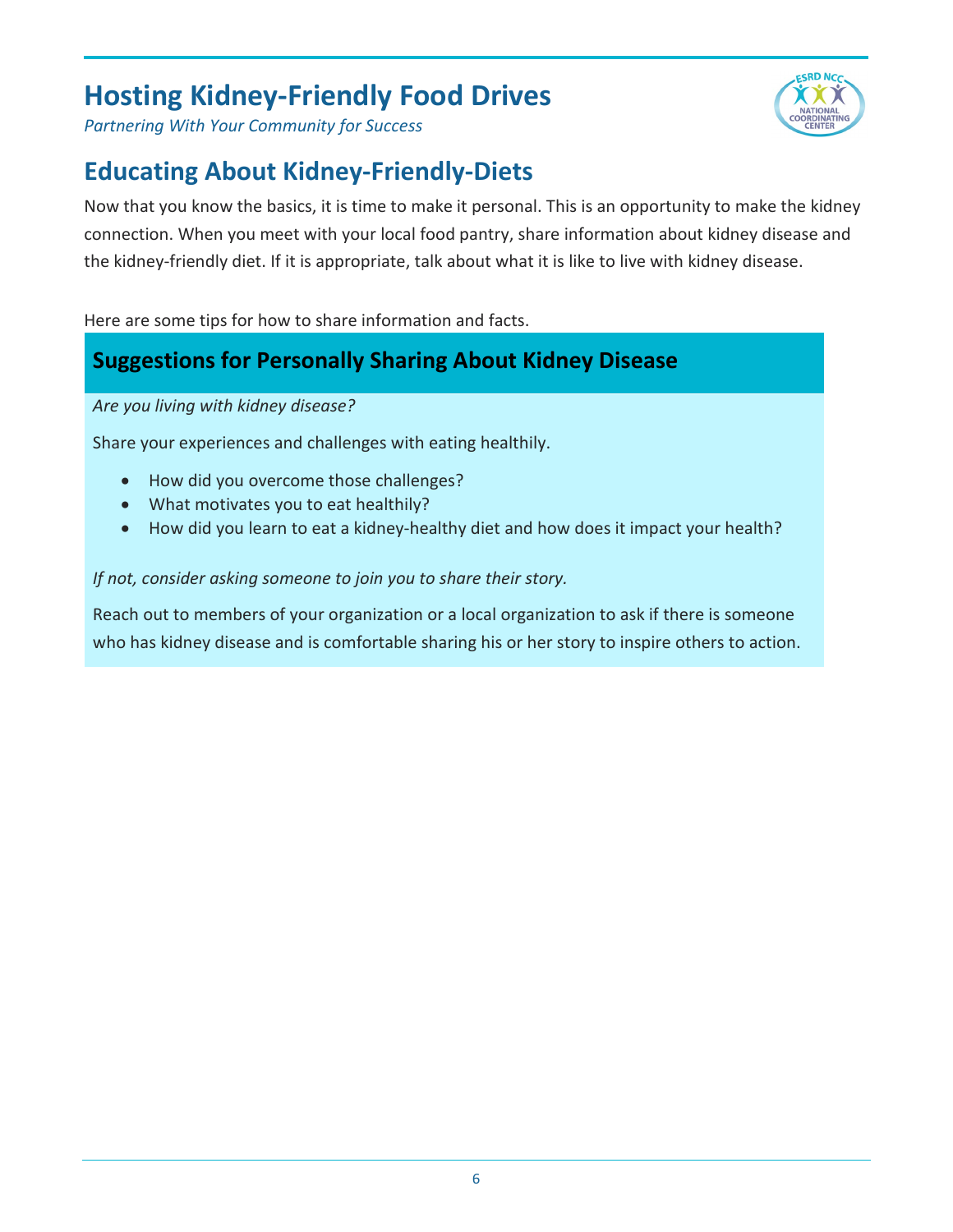*Partnering With Your Community for Success*

### **Getting Started**

A food drive is an easy and rewarding project for any size organization or group to undertake. It is something everyone can participate in.

To begin, select a date. Your food drive may be over several days or weeks. Keep in mind that food is always needed by a food pantry or food bank, not just during the holiday season. Consider running a food drive during the summer or late winter when food donations are slower, but demand is still high.

**ESRD NCC** 

Decide if your kidney-friendly food drive will generate food donations for your local food bank or food pantry.

### **The Difference Between a Food Pantry and a Food Bank**

**Food Pantry:** A food pantry is a charity that provides food and grocery products directly to the community. It functions like an arm of a food bank that reaches out the community directly.

**Food Bank:** A food bank can hold more food than a food pantry and functions more like a warehouse. It acts as a supply line working with a network of partners to distribute food and groceries to places like food pantries, soup kitchens, and after-school programs.

#### **Develop Your Team**

If you belong to an organization, such as a support group, civic organization, or parents' association, you can organize your food drive with other members of the group. Holding a food drive with coworkers, at school, or through your religious organization are also popular ideas.

Identify one or two people who will be the lead contacts for your team. This lets people know who to go to if they have questions or need more information. Share the contact information of team leaders, including phone numbers and email addresses, with the members of your team.

Ask the group members how they would like to volunteer. Possible ideas include:

- Publicize the drive.
- Design and create posters and flyers.
- Recruit additional volunteers.
- Audit and record the food donated.
- Organize and label renal friendly food.
- Deliver the food to the food bank/food pantry.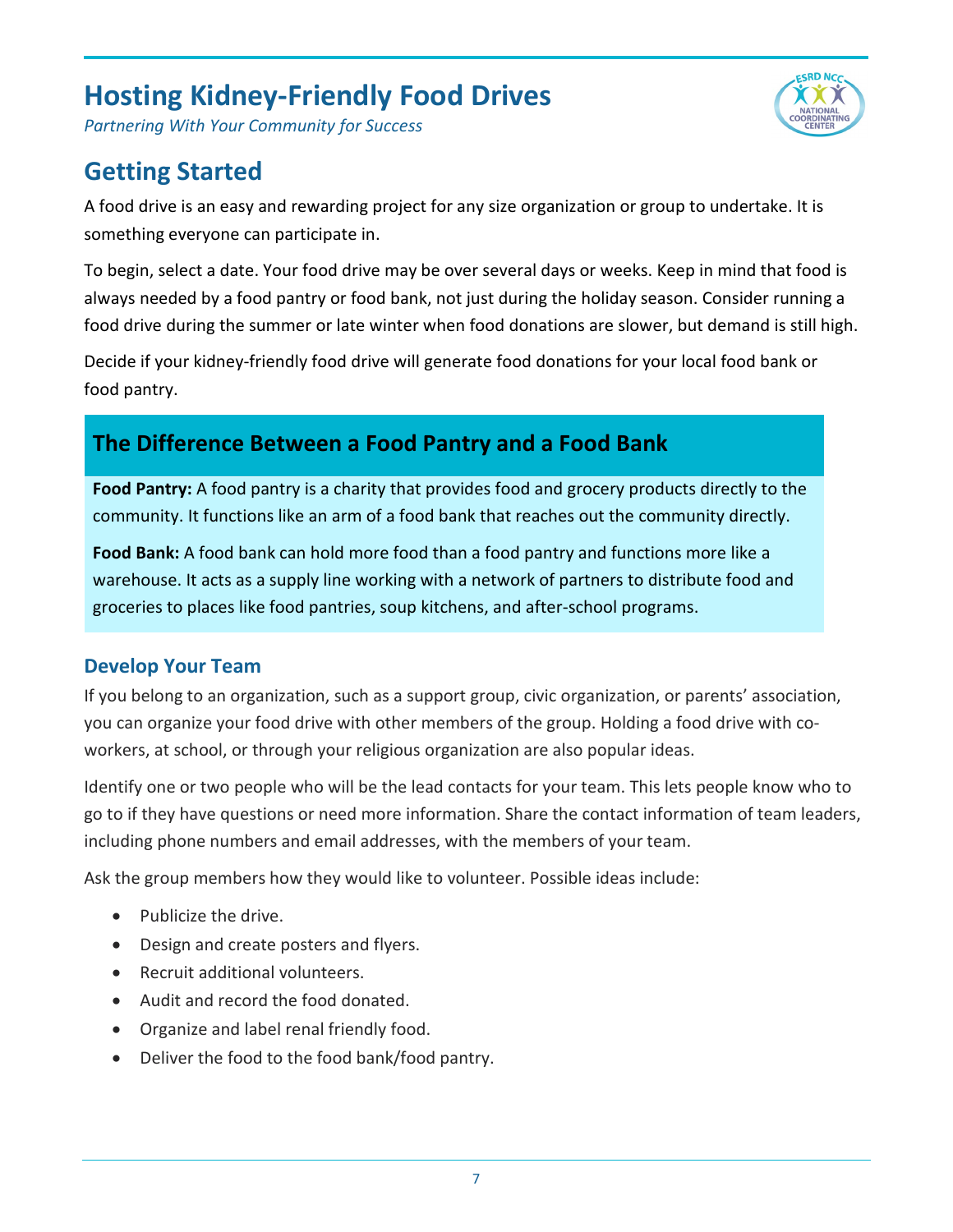

*Partnering With Your Community for Success*

#### **Contact Your Local Food Pantry**

A local pantry is the expert on collecting and distributing food donations to help feed people in your community. A representative of your local food pantry can answer nearly any question you may have during your drive. Some topics may include:

- Arranging an educational tour of the food pantry for your project team.
- Setting potential collection goals.
- Recommending and/or obtaining appropriate food collection bins.
- Suggesting food storage options.
- Arranging for pick up of food donations.
- Providing input on types of food and other items to collect.

Notify your local food bank to let them know about your drive. Talk to the food bank about your interest in collecting kidney-friendly food options. Share resources available in this toolkit that highlight the importance of offering kidney-friendly options.

You should also inform the food bank of when your drive will be concluding so they know when to expect the delivery or when to pick up the food.

### **Locating a Food Pantry and Food Bank**

Use the online resources below to find an organization to work with when developing a kidneyfriendly food drive.

- [211—](https://www.unitedway.org/our-impact/featured-programs/2-1-1)Free service to help you find local services, including food banks
- [Feeding America—](https://www.feedingamerica.org/)Find your local food bank
- The Salvation Army-Find your local food pantry
- [WhyHunger Hotline—](https://whyhunger.org/find-food/)Find your local food pantry, soup kitchen, government nutrition programs, and grassroots organizations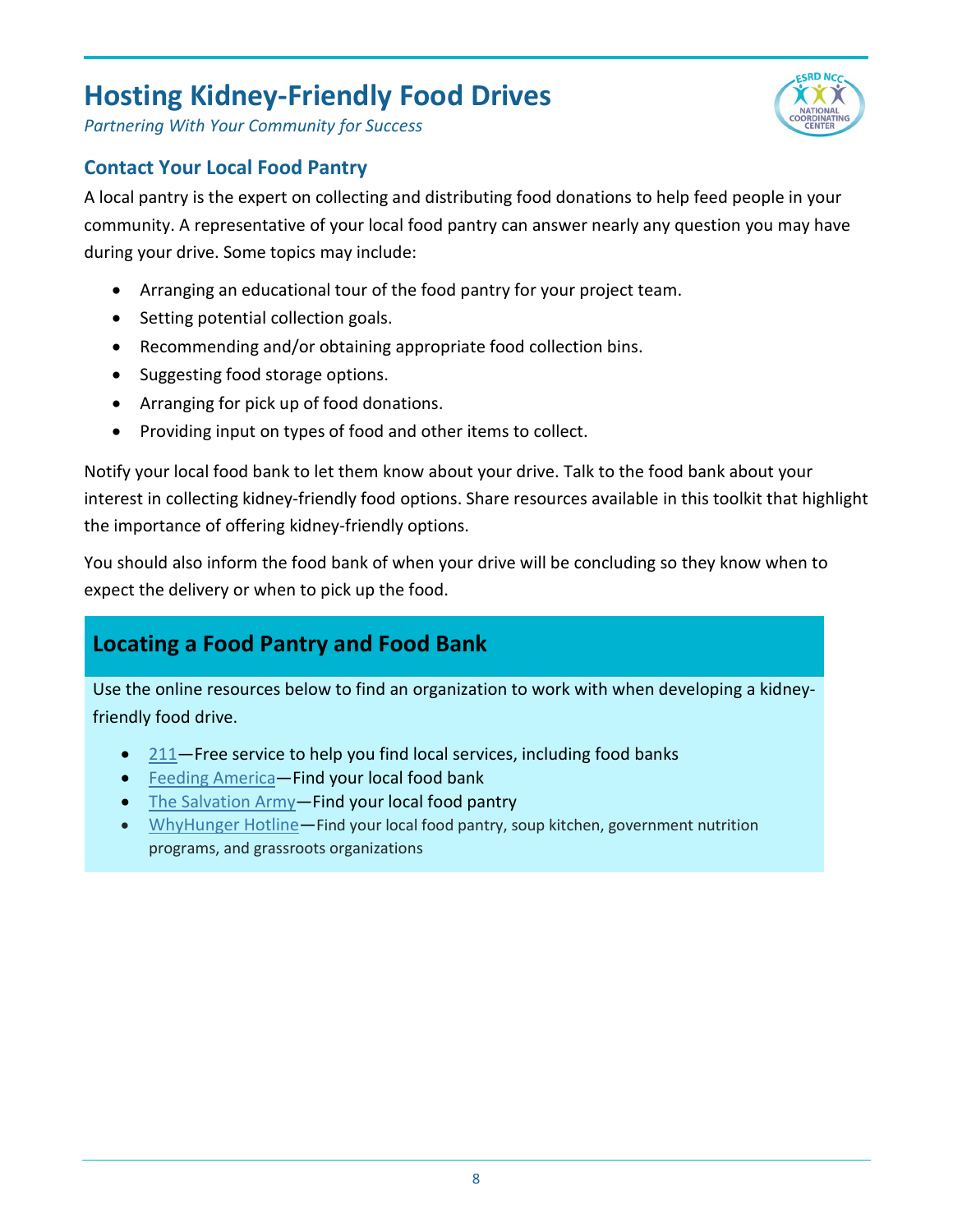*Partnering With Your Community for Success*



#### **Set Your Goals**

Work with your team and the food pantry/food bank to determine your goals.

### <span id="page-9-0"></span>**Sample Goal Ideas**

- Collect a specific weight of donated food.
- Encourage a specific number of people to donate at least two cans of food each.
- Host an event that attracts a specific number of people who learn more about kidney disease while donating a specified amount of food.

After setting your goals, promote them. Make a poster or sign that highlights your goal(s) and lets you mark it off as you progress.

### **Promoting Your Goals**

- Create a poster in the shape of a can showing how many pounds of food you plan to gather. Color in the can to mark your progress in meeting your goal.
- Design a poster in the shape of a calendar that lets you mark off the days before an event you are hosting.
- Post any graphics on your website or social media sites (such as Facebook or Instagram).
- Create a Facebook Event to notify your community of the upcoming food drive.

#### **Offer Kidney-Friendly Recipes and Nutrition Resources**

Eating healthy is easier with a recipe. This is especially true when there are limitations on what to cook or you are using unfamiliar ingredients. While the food provided to the food pantry may change with each event, providing recipes and suggestions for how to cook the food can spark ideas. You can provide these links to those receiving the food from the pantry to help with ideas for cooking and eating kidney-friendly meals. The websites offer recipes and healthy eating ideas.

• The Centers for Disease Control and Prevention's *Tasty Recipes for People with Diabetes and Their Families* includes recipes and meal plans designed to help people with diabetes manage the disease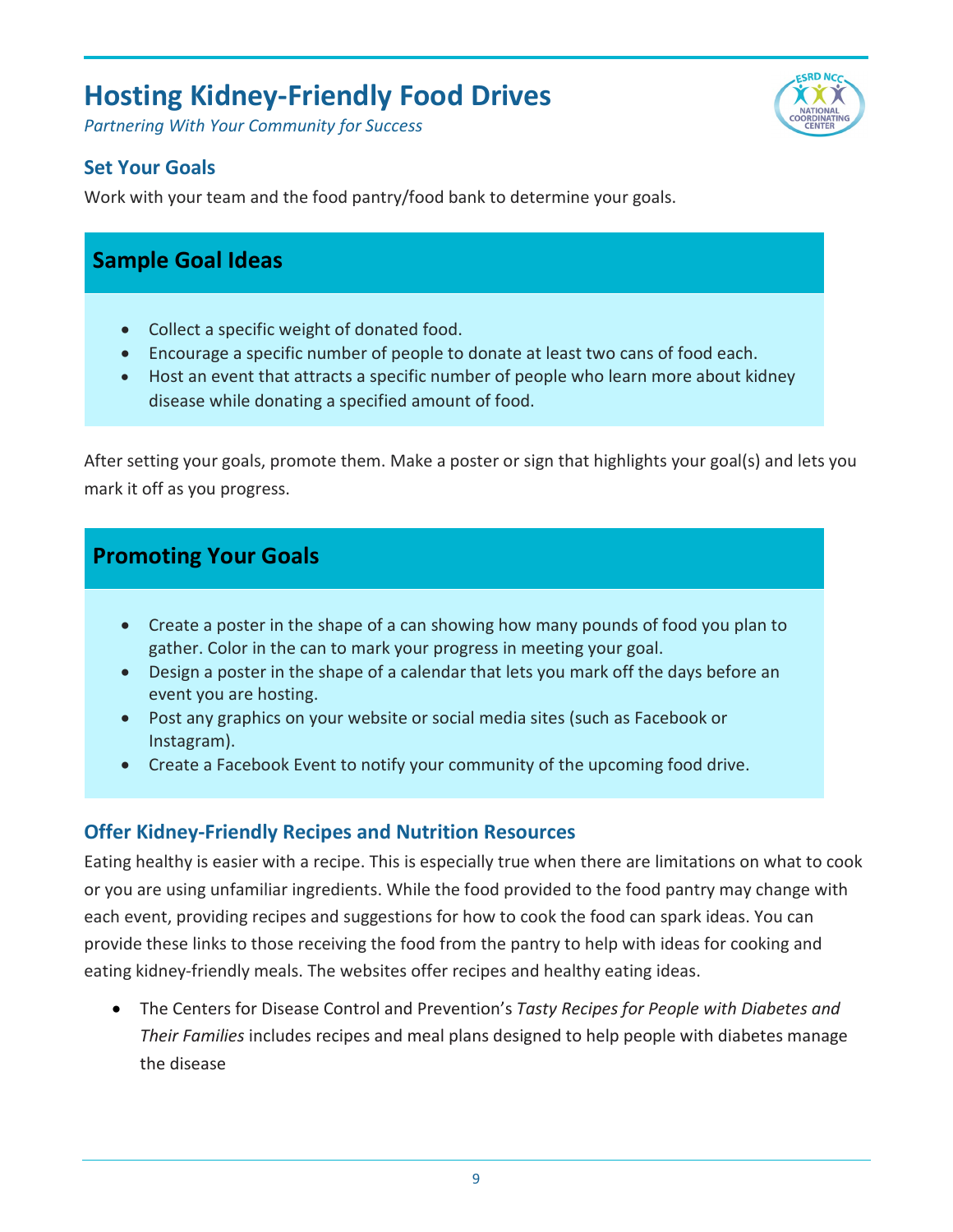*Partnering With Your Community for Success*

(https://www.cdc.gov/diabetes/pdfs/managing/Tasty\_Recipes\_for\_People\_with\_Diabetes-508.pdf).

• The *Kidney Kitchen* provided by the American Kidney Fund offers a website packed with information about healthy eating, recipes, and videos for people in every stage of kidney disease.

<https://kitchen.kidneyfund.org/about-kidney-kitchen/>

• The Nutrition section of the Dialysis Patient Citizens Education Center website offers daily management suggestions, several kidney-friendly recipes, and family meal preparation tips.

*"Our kidney-friendly food boxes are healthy for the whole family," said Janice Starling. "We have a family who receives food from us. The sons told us that they are eating better, and they want to do better because their dad is on dialysis."*

<https://www.dpcedcenter.org/staying-healthy/nutrition/>

- The American Association of Kidney Patients offers a webpage with information about nutrition and cooking. [https://aakp.org/center-for-patient](https://aakp.org/center-for-patient-research-and-education/kidney-friendly-recipes/)[research-and-education/kidney-friendly-recipes/](https://aakp.org/center-for-patient-research-and-education/kidney-friendly-recipes/)
- <span id="page-10-0"></span>• For additional tips and healthy eating ideas, visit
	- o [https://www.niddk.nih.gov/health-information/kidney-disease/kidney-failure/eating](https://www.niddk.nih.gov/health-information/kidney-disease/kidney-failure/eating-right)[right](https://www.niddk.nih.gov/health-information/kidney-disease/kidney-failure/eating-right)
	- o <https://www.cdc.gov/diabetes/managing/eat-well/what-to-eat.html>

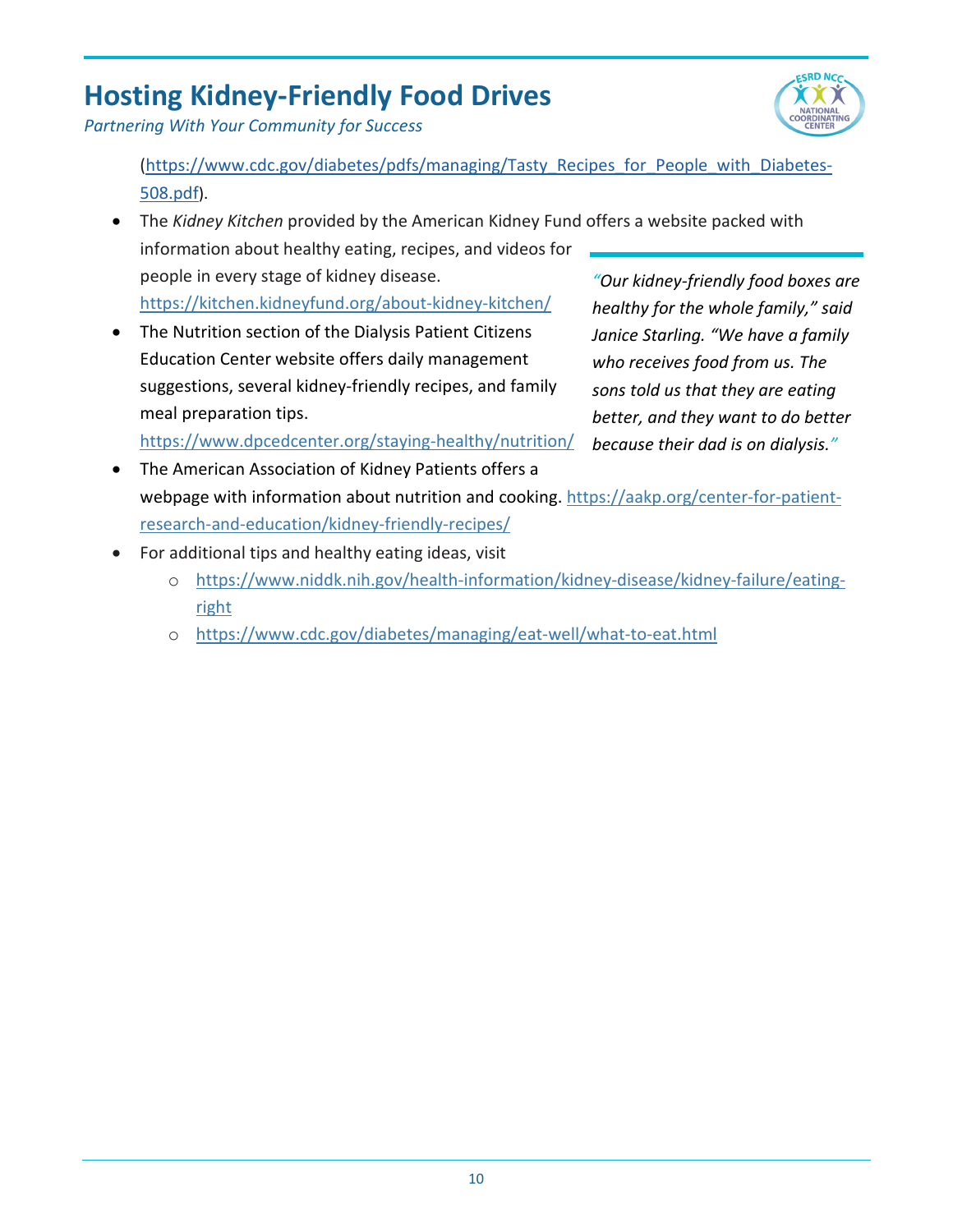

*Partnering With Your Community for Success*

### <span id="page-11-0"></span>**Partnering With Community Groups**

After you have developed your planning committee, your group can increase its reach by partnering with community groups and organizations. This partnership means more people will help you collect food. It also increases awareness about the importance of access to a healthy kidney diet.

#### **Getting Started**

- Research community groups and organizations in your community.
- Set up a meeting (virtual or in-person) to share your plans about the food drive.
- Discuss the experience of living with kidney disease.
- Describe the kidney-friendly diet and why you are interested in hosting this type of food drive.
- Invite the organization to join your efforts.
- Ask for ideas to add to the food drive.

#### **Community Groups to Consider**

Your community offers a variety of volunteer and civic groups that can collaborate with your efforts. Below is a list of possible groups for you to consider:

- 4-H clubs
- Block or neighborhood associations
- Church groups
- College/University sororities or fraternities
- Community or service clubs, such as Rotary International or Kiwanis
- Parent-teacher organizations
- School and youth programs
- Sports clubs, gyms, or other health-promoting groups
- Locally owned businesses that interact with customers or have high foot traffic, like salons, garages, or coffee shops
- Professional groups, such as nephrologist, nurse, dietitian, or social worker organizations
- A dialysis center or transplant program (*see page 9 for [kidney-friendly food drive ideas](#page-9-0)*)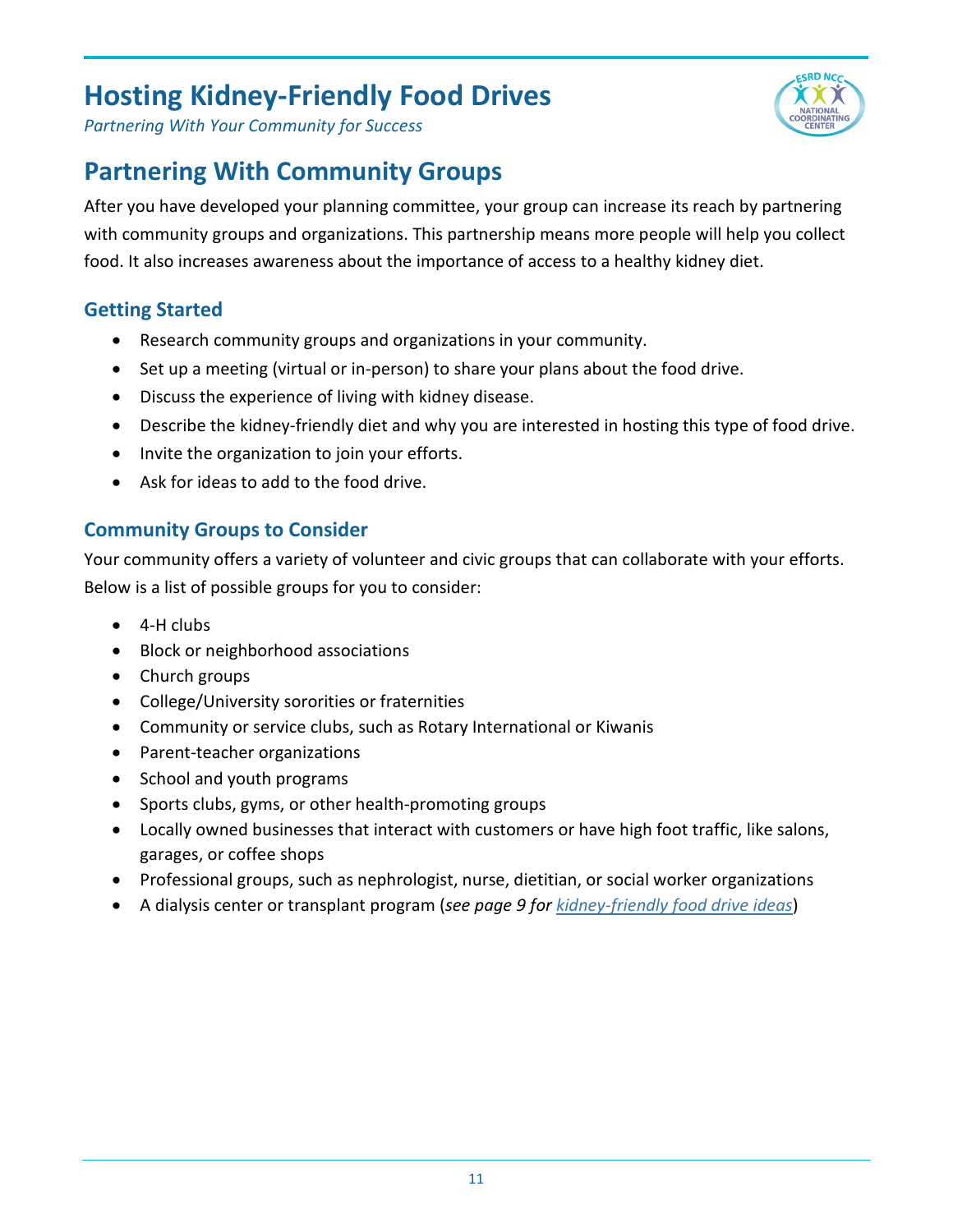*Partnering With Your Community for Success*



### **Additional Ideas to Raise Funds and Awareness**

In addition to hosting a traditional food drive to raise donated food items, consider creative ideas for raising funds. Donated funds can be used to either support the food drive or go directly to the food pantry in support of a kidney-friendly food event.

Here are a few ideas:

- Set up a crowdfunding site to raise funds online for your drive. The ESRD NCC Patient Grant Library explains how to use crowdfunding and social media to market your cause. Visit it here: [ESRD NCC Patient Grant Library.](https://www.esrdncc.org/en/patients/patient-grant-library/crowdfunding-and-social-media/)
- Partner with organizations or companies in your community. Ask them to sponsor your food drive event. Sponsors will receive special recognition during your event such as the sponsor name on event t-shirts, the company name and website link on your organization's social media page, or a write up about the sponsor in your organization's newsletter. Check with your state and county for any regulations regarding requesting this type of funding request.
- Seek a community grant to help host a kidney-friendly food drive, such as a Community Development Block Grant (CDBG). CDBGs are distributed by state and local governments to help solve community problems. Contact your local city or county government for information and to learn how to apply. Requesting any type of grant may require more time. Plan your event accordingly.

<span id="page-12-0"></span>If you are raising money for a food pantry, discuss your ideas with the food pantry. The food pantry may have guidelines to follow when requesting and accepting funds.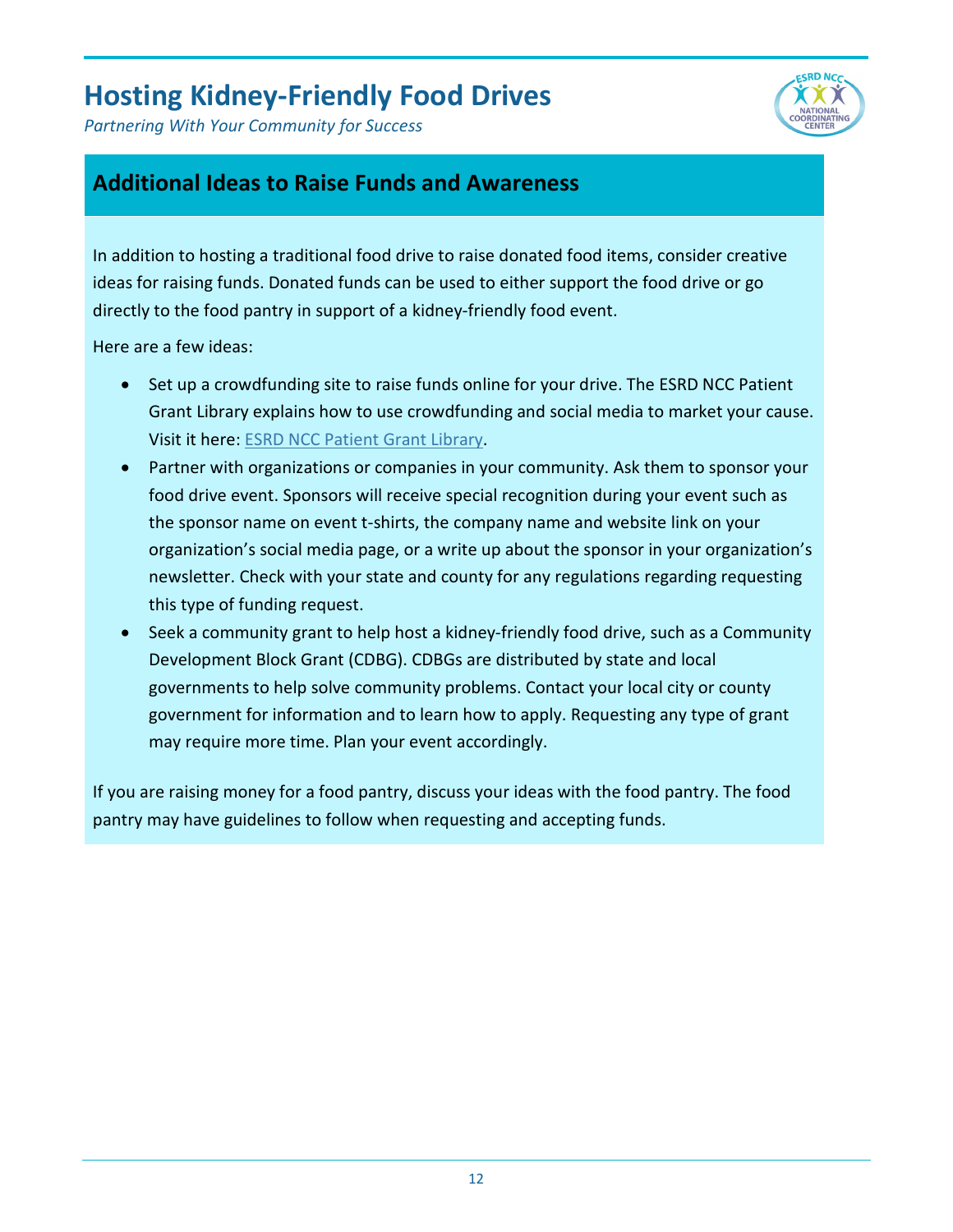

*Partnering With Your Community for Success*

### **Promoting Your Event**

The length of your food drive is up to you. In general, they can last one to three weeks. The publicity of your event should occur two to four weeks before your event occurs.

- Create signs and flyers. (*See [Appendix](#page-19-0) for samples.*)
- Communicate on your promotions the reason for collecting kidney-friendly food options.
- Post signs and flyers in well-traveled areas. Lobbies, cafeterias, kiosks, and snack areas of buildings are good locations.
- Ask committee members to share the flyers with their family, friends, co-workers, church groups, and schools.
- Post information about the food drive on your website and to your social media accounts.
- Share information about your food drive with the local media. Send an email to the community desk of local media outlets (newspapers, TV stations, news sites) or submit your notice online if the media outlet provides an online request format. Include information about the kidneyfriendly food drive.
- Keep people engaged with your food drive. Post to social media 3 to 4 times a week about the progress of the food drive. (*See [Appendix](#page-19-0) for samples.*)

### **Ideas to Encourage Participation**

- Make your food drive a contest to create a level of excitement.
- *Hosting at a School?* Create a friendly competition between grades or homerooms. The winner will earn a special party or other recognition.
- *Hosting at Work?* Develop a competition between departments or floors. The winner will receive special recognition such as priority parking or time off.
- *Hosting at a College?* Challenge the different sororities, fraternities, or groups participating to see who can raise the most food. Provide the winner with a special trophy, which can travel each year to the new winner. This instills pride and showcases a group's service to others.
- Design a grocery store scavenger hunt to offer a fun shopping experience when buying kidney-friendly items for the food drive.
- Make your food drive rewarding. Offer incentives, such as wearing jeans to work or receiving a special sticker or a t-shirt for top donators.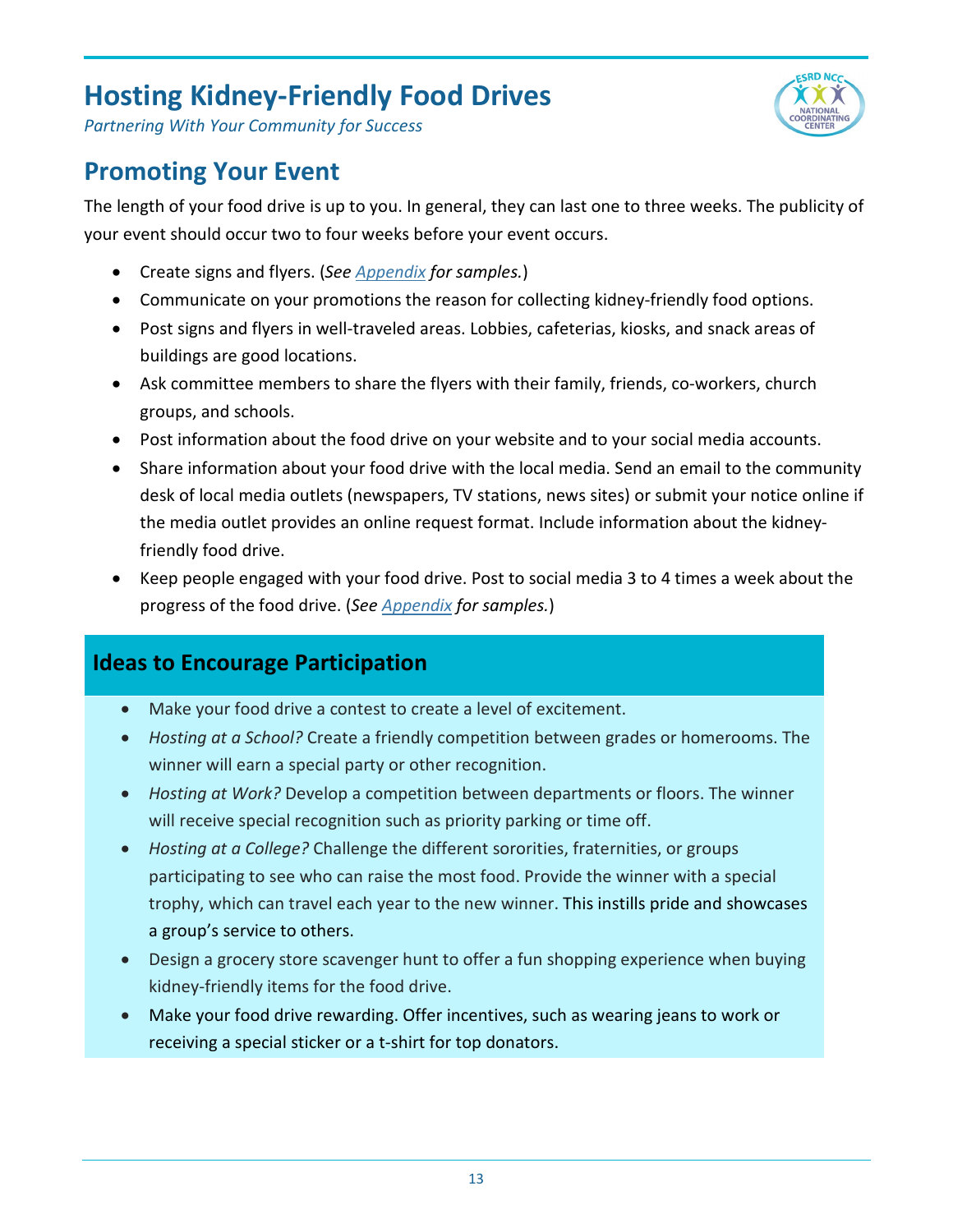*Partnering With Your Community for Success*



### **Ideas for Dialysis or Transplant Clinics**

- Host a food drive at your dialysis or transplant clinic.
- Create a theme for the food drive. Host it in March for National Kidney Awareness Month and provide kidney-friendly recipes as part of the drive.
- Coordinate the food drive with in-person or virtual lobby day activities. Encourage participants to provide tips for kidney-friendly healthy eating. When the drive is complete, create a "By Patients for Patients" informational resource from all the useful tips received. Offer this resource to your patients or post on a bulletin board.
- <span id="page-14-0"></span>• Share the *[Kidney-Friendly Grocery and List](#page-26-0)* and encourage staff and patients to use this list when purchasing items for the drive.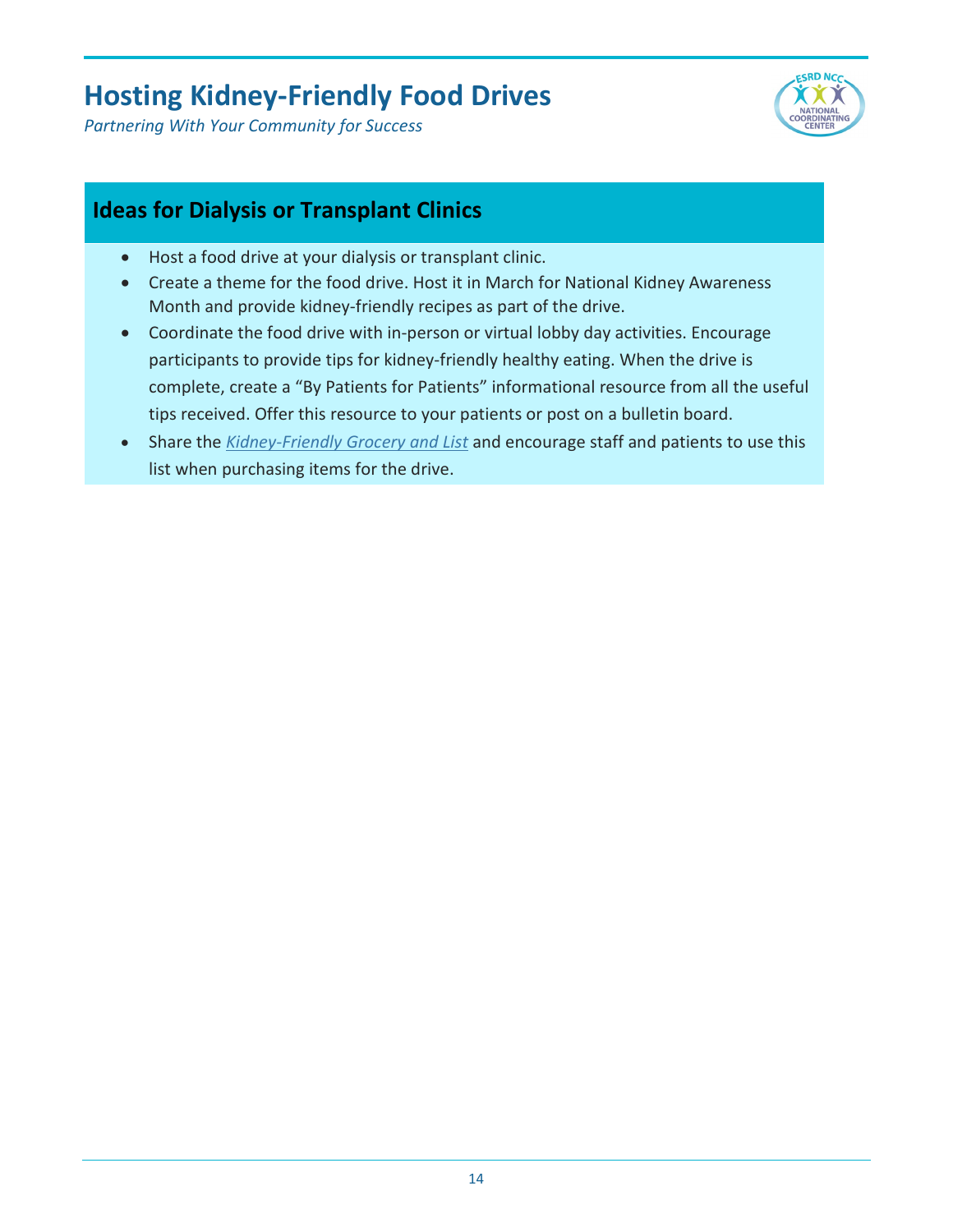

*Partnering With Your Community for Success*

### **Involving Online Formats to Spread the Word**

Approximately 223 million people in the United States used social media in 2020. That is equal to 80 percent of the United States population<sup>[5](#page-15-0)</sup>. This makes social media and other online methods a valuable platform for sharing your message and efforts. It lets you engage creatively with your audience while gaining their support.

Consider these seven steps to establish a social media and web presence.

#### • **Step 1: Choose the Formats to Use**

There are many social media formats you can use to help spread the word about your kidneyfriendly food drive. Consider Facebook, Instagram, and Twitter.

#### • **Step 2: Decide on an Event Hashtag**

Decide on a hashtag that is short, easy-to-understand, and relevant to your food drive. Once your team decides, stick with this hashtag. Consistency is key. Include your hashtag when you post about your food drive. Promote the hashtag on all communication. This includes a website, promotional emails, flyers, posters, etc.

#### • **Step 3: Create A Facebook Event**

A Facebook Event is a great way to get a user's attention and keep it because it can be linked to their calendars. The event is created through your Facebook page, dedicated to providing food drive details.

#### • **Step 4: Write Online Content**

Tailor content for each social network. Keep in mind the different styles for each audience. Add images in your posts, if possible. The appendix of this toolkit has several social media templates.

#### • **Step 5: Involve Others**

Build relationships with people in your community who can share information about your food drive. This will help raise awareness about the event. They can share the information and encourage more people to donate to your food drive.

#### • **Step 6: Be Creative**

Social media offers the ability to livestream. This is a feature you can use the day of your event when you are delivering your final donations or a few days before to increase donations.

<span id="page-15-0"></span><sup>5</sup> Statista. Percentage of U.S. Population who currently use any social media from 2008 to 2020. Available at [https://www.statista.com/statistics/273476/percentage-of-us-population-with-a-social-network-profile.](https://www.statista.com/statistics/273476/percentage-of-us-population-with-a-social-network-profile) Accessed on April 1, 2021.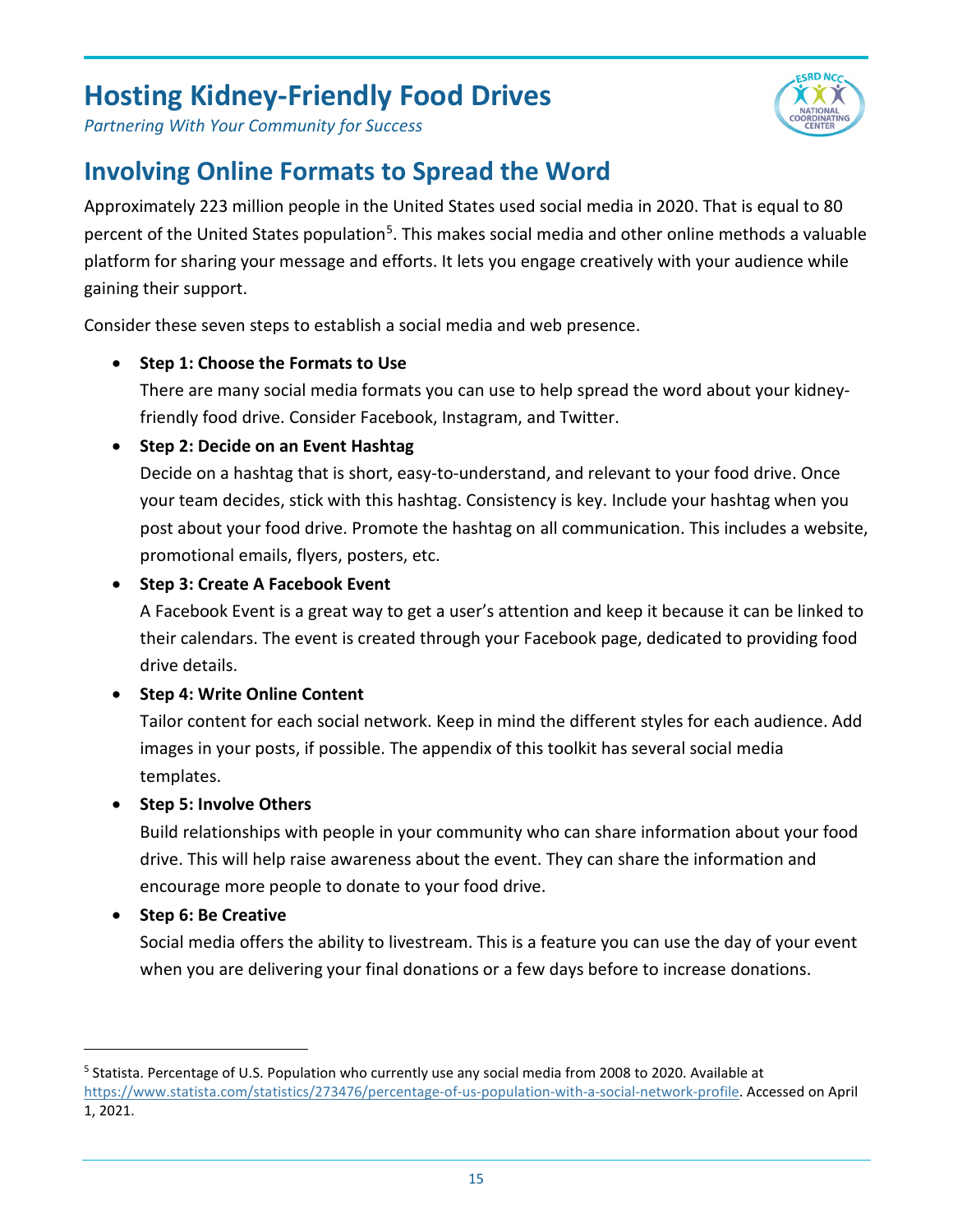

*Partnering With Your Community for Success*

• **Step 7: Remember to Include the Website and Email**

Social media is a great resource for sharing information, but there are other online methods you will want to consider, too.

- o Post updates about your food drive on your website, if you have one.
- o Post flyers about the event on your website.
- $\circ$  Spread the word about the food drive by sending emails to community members, friends, family members, co-workers, etc.

#### **Social Media Tips**

When using social media, consider these tips.

- Use conversational tone and avoid buzzwords.
- Be prepared to carry on a conversation with your followers.
- Include hyperlinks for additional information.
- Use relevant hashtags, when appropriate. This helps your comments show up in larger conversations on social media.
- Use handles of people or organizations if you are trying to gain their attention (such as a journalist).
- Focus on facts. Avoid disagreements or arguments.

### **Social Media Definitions**

**Hashtag (#):** A word or short phrase is used after the # sign to identify messages on a specific topic, such as #Kidneydisease.

**Handle:** The public username used on a social media account, such as @ESRDNCC.

<span id="page-16-0"></span>**Hyperlink:** The main way for sharing information online. Hyperlinks, also called links, can send viewers to other online resources, such as social media pages, webpages, web sites, graphics, email addresses, and videos. They make it easy to go directly to the information needed.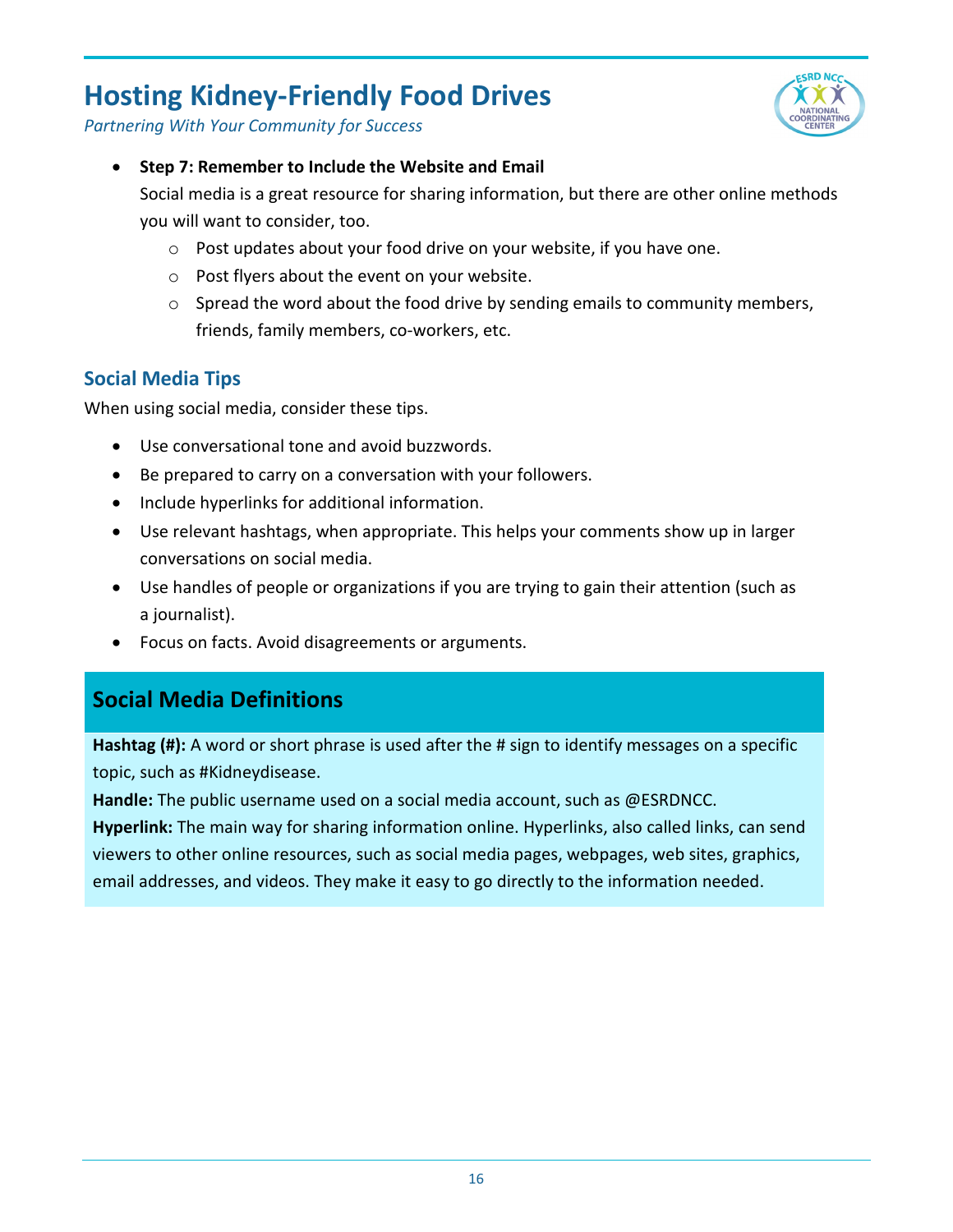*Partnering With Your Community for Success*

### **Sharing Your Results**

A lot of work has gone into this event. Share your results!

When you have completed the food drive, send an announcement to the media. Invite them to join you at the donation center when you make your delivery. Make sure the press release includes information about the kidney-friendly food drive and why you chose to do it.

If the media are not available, take a photo when your team delivers the donated food and send it to local news organizations. Include the press release summarizing your results.

#### **Saying Thank You**

Be sure to thank your volunteer team and let them know how much their efforts made a difference.

- Create posters thanking everyone who was involved. Hang the posters at the collection sites.
- Give credit to everyone who was involved to ensure the event was successful. This includes those who helped in setting up, collecting donations, and donating food and supplies.
- <span id="page-17-0"></span>• Ask for quotes or stories from the people and families you impacted. Sharing stories helps to make meaningful change.

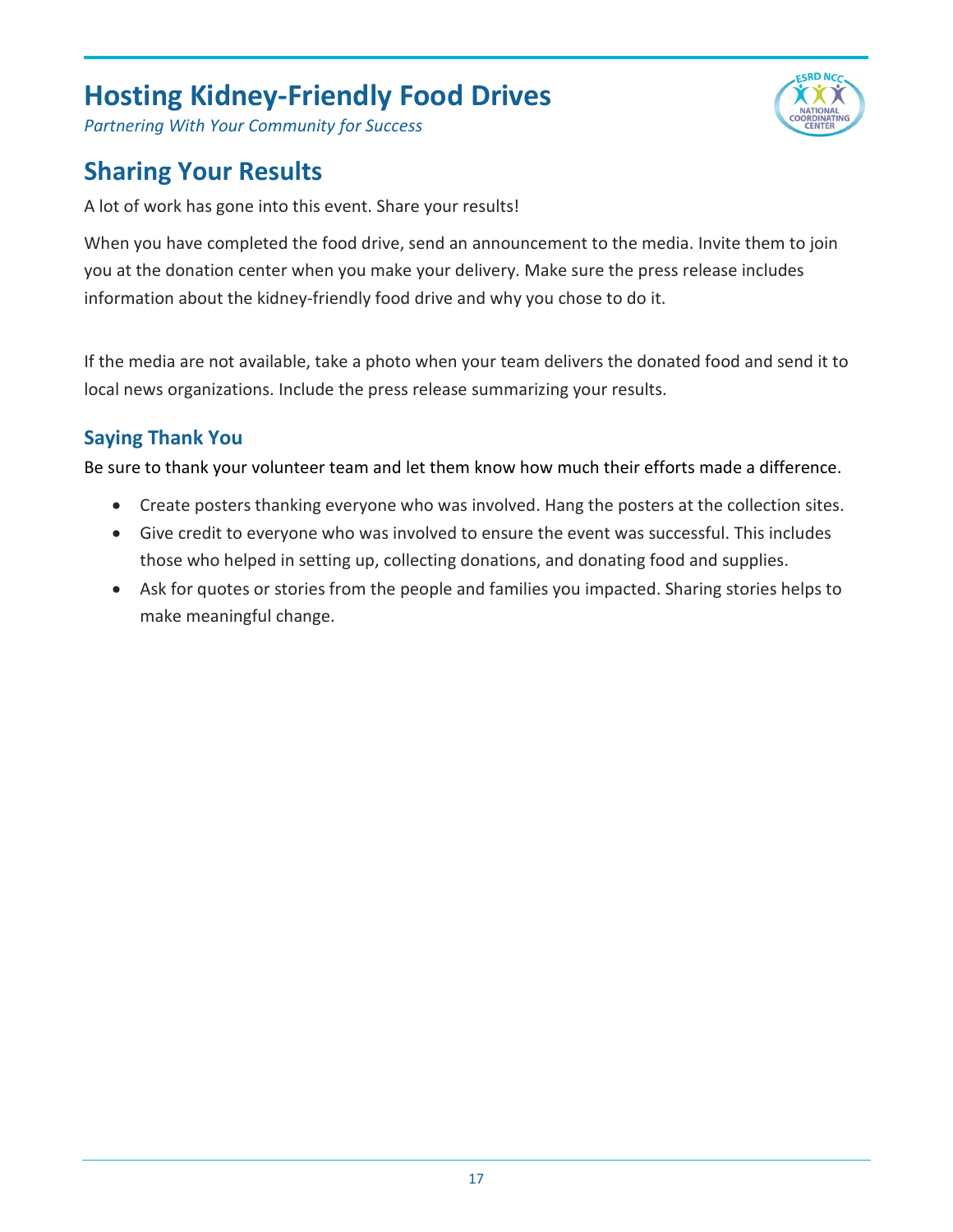*Partnering With Your Community for Success*

### **Planning for Your Next Event**

Your food drive is complete. You have provided kidney-friendly food options and educated about why it is important to provide these food options.

- Make this a regular event.
- Set a date and begin planning a few months or weeks in advance.
- Use the lessons you have learned to make the drive even better.

Consider hosting another drive during **March**, which is National Kidney Month! Or, **September**, which is Hunger Action Month.

*If you have suggestions for this toolkit, or if you have hosted a kidney-friendly food drive, share your success stories with the NCC at [NCCinfo@hsag.com.](mailto:NCCinfo@hsag.com)*

 $M$  [nccinfo@hsag.com |](mailto:nccinfo@hsag.com) 8 844.472.4250 |  $\bullet$ 

*This toolkit may be updated as new information or resources are available. The ESRD NCC will be updating the electronic copy at [https://www.esrdncc.org/en/resources/hosting-kidney-friendly-food](https://www.esrdncc.org/en/resources/hosting-kidney-friendly-food-drives-toolkit/)[drives-toolkit/.](https://www.esrdncc.org/en/resources/hosting-kidney-friendly-food-drives-toolkit/) If you have a printed copy, check that it is the latest version. If not, go to the above web address to download and/or print the most recent version.*

#### **Document History**

| Version | Date   | <b>Notes</b>      |
|---------|--------|-------------------|
| 1.0     | 5/2021 | First publication |
|         |        |                   |

This material was prepared by the End Stage Renal Disease National Coordinating Center (ESRD NCC) contractor, under contract with the Centers for Medicare & Medicaid Services (CMS), an agency of the U.S. Department of Health and Human Services. The contents presented do not necessarily reflect CMS policy nor imply endorsement by the U.S. government. FL-ESRD NCC-7N5TD1-05252021-01.

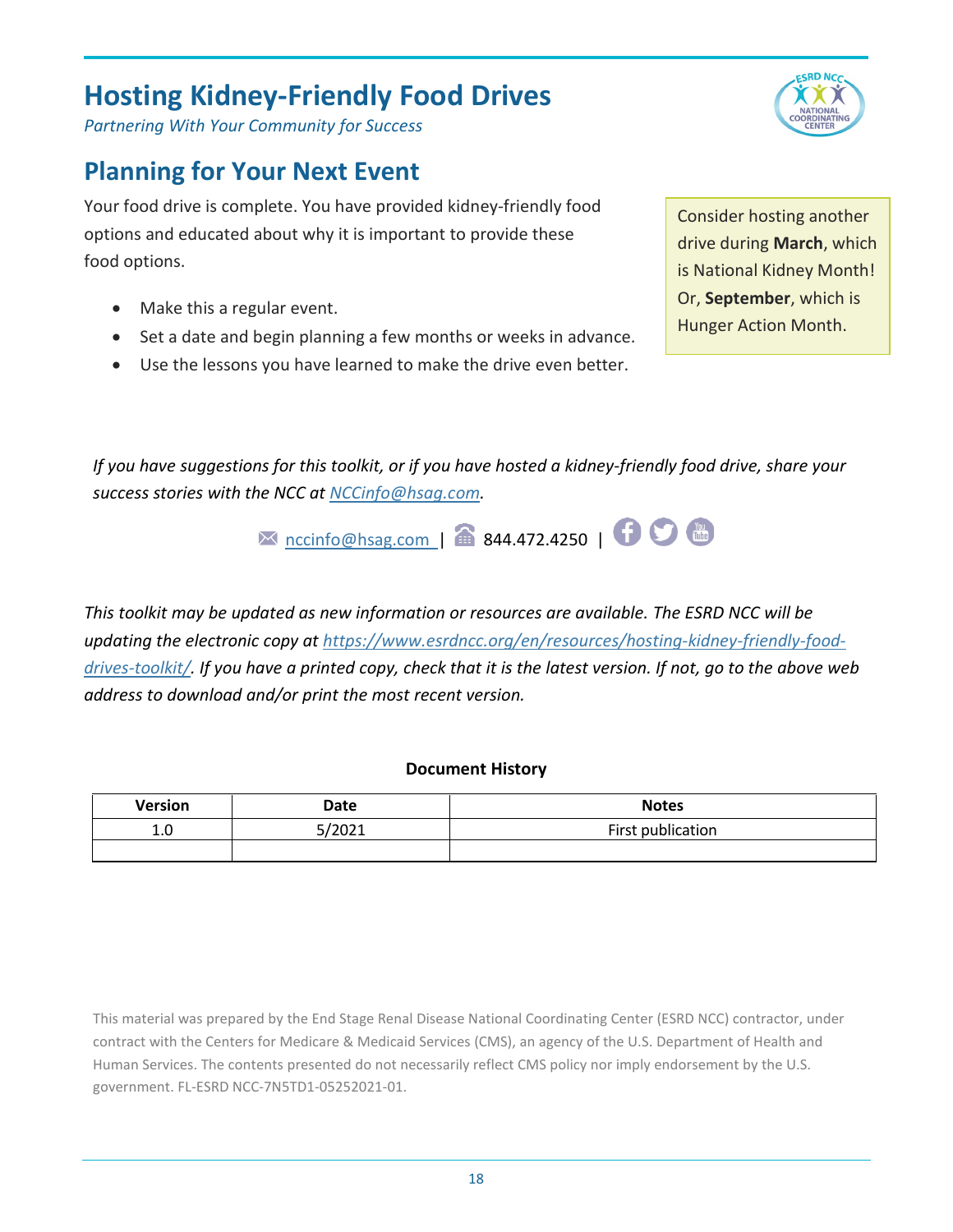*Partnering With Your Community for Success*

### <span id="page-19-0"></span>**Appendix**

### <span id="page-19-1"></span>**Sample Poster/Flyer**

Click [here](https://www.esrdncc.org/globalassets/food-drive/kidneyfooddriveflyer508.pdf) to download a PDF of the sample flyer/poster.



| Let's make a<br>difference!<br>People with kidney<br>disease need to eat<br>special diets to stay<br>healthy. Join us in<br>collecting non-perishable<br>food items appropriate for<br>a kidney-friendly diet. | <b>Food Drive</b><br>DONATIONS |
|----------------------------------------------------------------------------------------------------------------------------------------------------------------------------------------------------------------|--------------------------------|
| Date(s):<br><b>Suggested items:</b>                                                                                                                                                                            | Location:                      |
|                                                                                                                                                                                                                |                                |
|                                                                                                                                                                                                                |                                |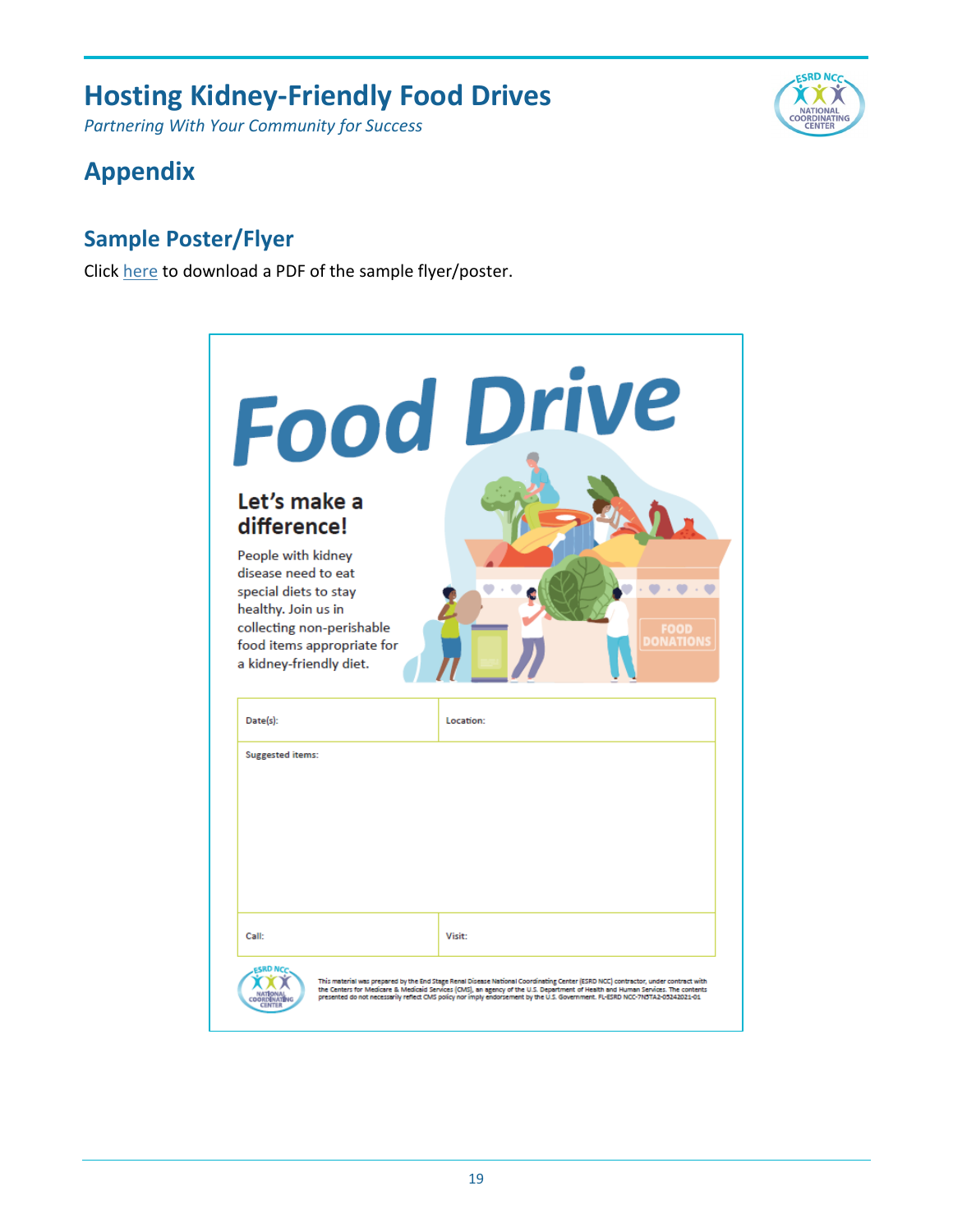*Partnering With Your Community for Success*

### <span id="page-20-0"></span>**Tips for Writing a Donation Request Letter**

As you plan for your kidney-friendly food drive, consider asking community businesses and local organizations to support your project. Support can come in a variety of forms. It could be providing financial donations, partnering with you to collect food for the drive, or sharing information about your food drive with others.

**CRD NC** 

Use these tips to plan your request and letter.

#### **Address the Right Person**

**Find the right person to address your letter to or request help from for your upcoming food drive.** You will be more successful if you contact to the right person within a company. This might be a manager, a CEO, a business owner, or the person in charge of corporate social responsibility. The time spent researching who the right person is will also let you know if the request is preferred by mail, email, or an online form.

#### **Make the Request Relatable to the Company**

Companies often have philanthropic or charitable departments. However, they also are interested in understanding how donating to a cause will benefit their company. When composing your letter, **find a way to connect the impact of your food drive to the efforts of the company**. Instead of just asking for money, personalize the request so the company has a clear understanding of how they can partner with and relate to your project's needs.

#### **Offer to Meet in Person or Virtually**

A letter may not be enough to generate support. **Offer to set up a time to meet in-person, virtually, or on the phone to discuss the details of your food drive.** During this meeting, be sure to share why this kidney-friendly food drive is important to you and the impact it will have on the community.

#### **Be Specific With Your Ask**

**A request letter should be specific. Don't be vague with your ask for support.** If your request is for a financial donation, see if you can ask around to get an idea of how much the company usually donates to similar campaigns. Keep your request in an equal range.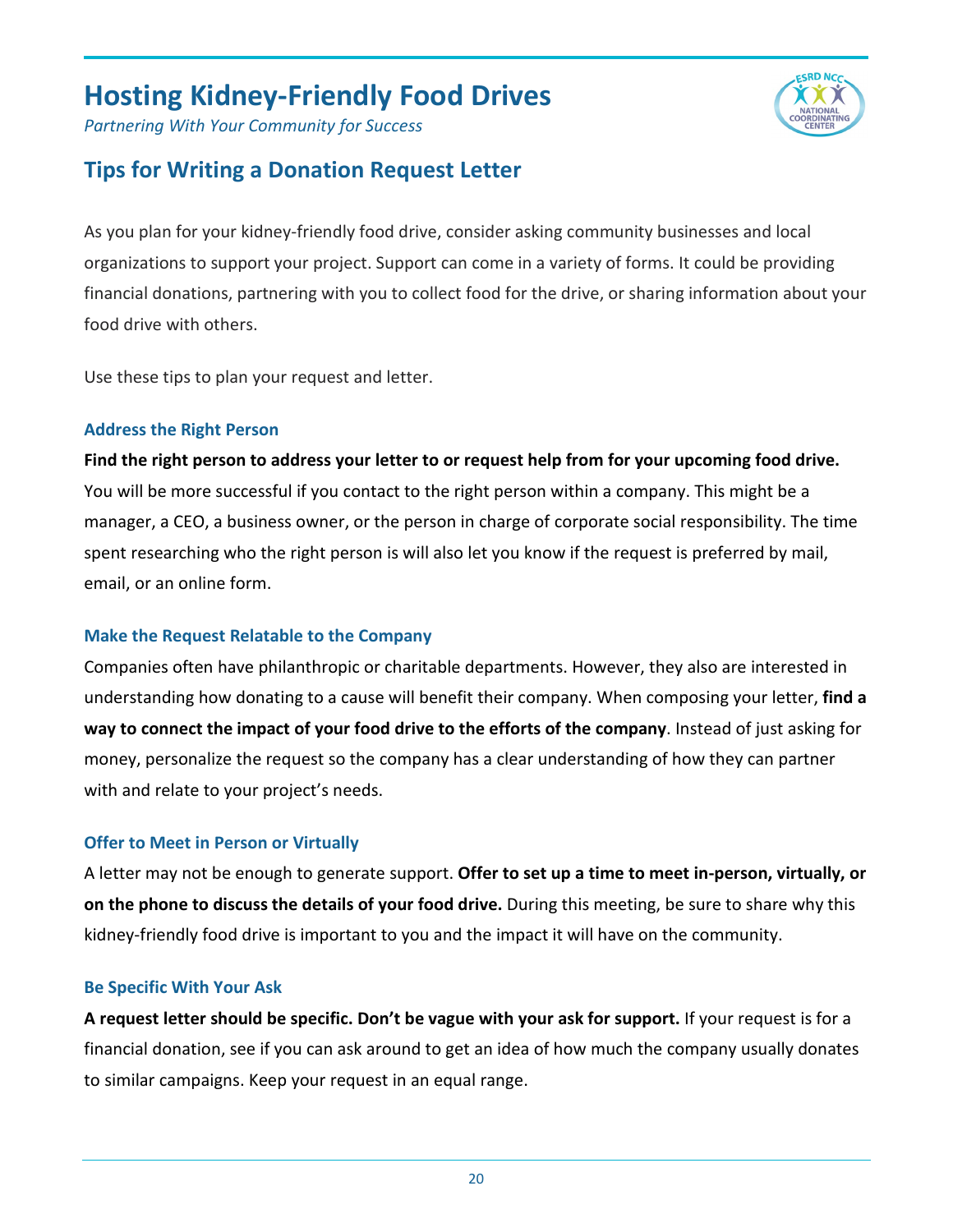*Partnering With Your Community for Success*



### <span id="page-21-0"></span>**Sample Kidney-Friendly Food Drive Support Letter**

Personalize this template to create a request letter for your upcoming kidney-friendly food drive.

**How to use:** 

- Replace the <*red text*> with content that is accurate for your request.
- Place the letter on your organization's letterhead. If you do not have letterhead, create a simple letter that includes your organization's name and contact information.
- Use a font that is easy and large enough to read. This could be Times New Roman or Arial. Use at least a font size of 12 point.
- Try to keep it to one page in length.
- If you are sending it by email, start the letter with "Dear <*Contact Name*>:"

#### <*Date*>

<*Contact Name*> <*Company*> <*Address*> <*City, State Zip*>

#### Dear <*Contact Name*>:

I am with <*your organization or club name*>, and we are focusing on ensuring a special group of people in our community have access to nutritious food. COVID-19 impacted our entire community in so many ways—including more people being hungry or having food insecurity. During the pandemic, food banks served 55 percent more people than before.

When this food insecurity touches the lives of people with chronic illnesses, such as chronic kidney disease (CKD), it can be even more devastating. About 37 million U.S. adults are estimated to have CKD, and most are undiagnosed. Yet, not everyone is familiar with kidney disease, its causes, or the different treatment options. Did you know that kidney diseases are the ninth leading cause of death in the United States? <*Include information about how kidney disease impacts your community. This might*  include the number of dialysis facilities in your area (Use Dialysis Facility Compare to find the number of *dialysis clinics in your area: [Find Healthcare Providers: Compare Care Near You | Medicare\)](https://www.medicare.gov/care-compare/?providerType=DialysisFacility&redirect=true)* >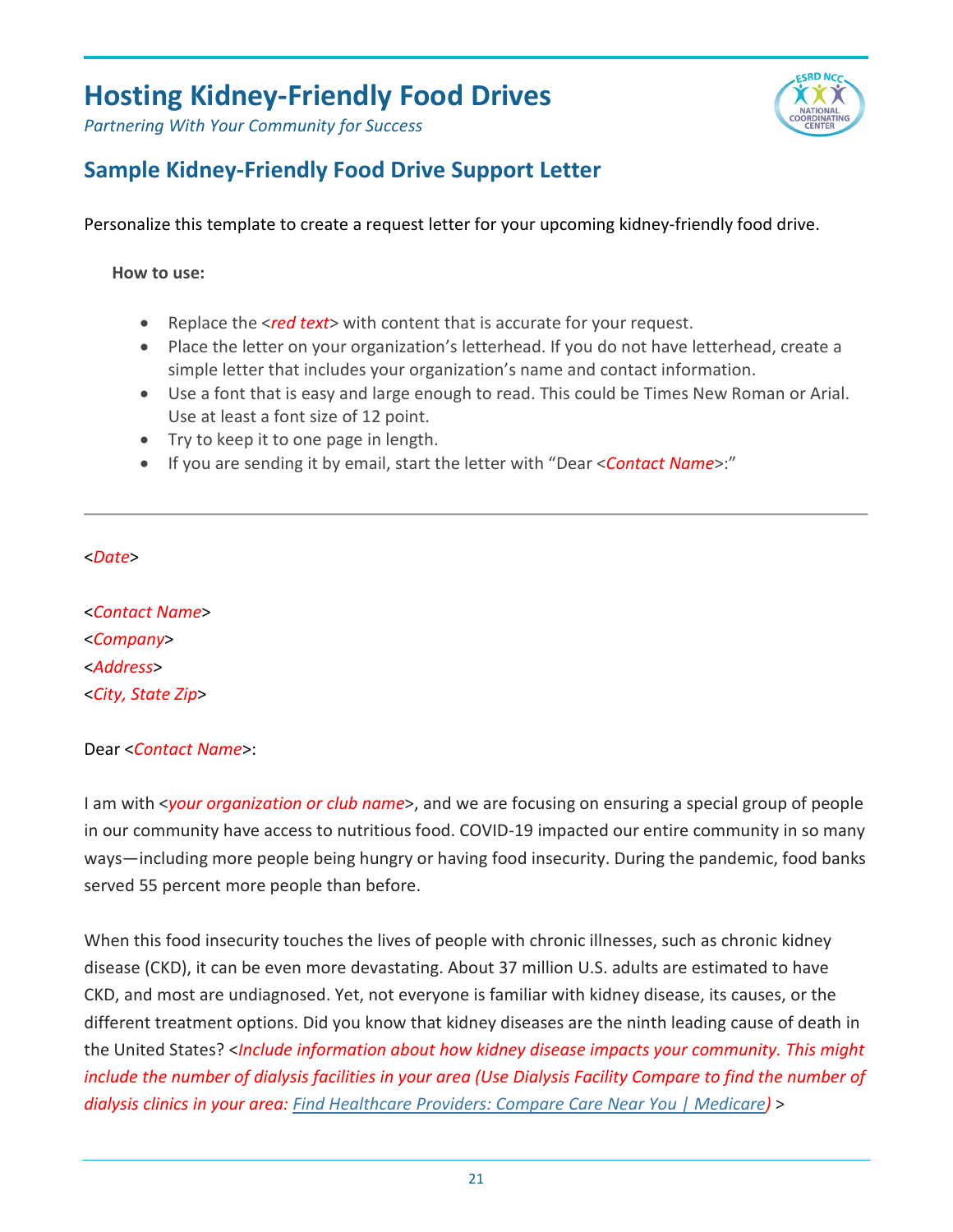

*Partnering With Your Community for Success*

<*Your organization or club name*> is hosting a kidney-friendly food drive on <date(s)>. I am writing to ask you to support this valuable community initiative. Would you be willing to contribute <*Ask for a specific amount if you are requesting a financial donation. If you are requesting another type of support, such as promoting the food drive or partnering to collect food, provide those details here*>

Your financial support donation will be used to <*describe what the contribution will be used for*>.

In recognition for your support of our kidney-friendly food drive your company will receive <*list what you will provide to the company*>.

I look forward to speaking with you about our upcoming kidney-friendly food drive. If you have any questions or you would like to learn more about the impact of kidney disease, please contact me at <*phone number*> or <*email*>.

Thank you in advance for making an impact in lives of our community members.

Sincerely,

<*Signature*>

<Printed Name>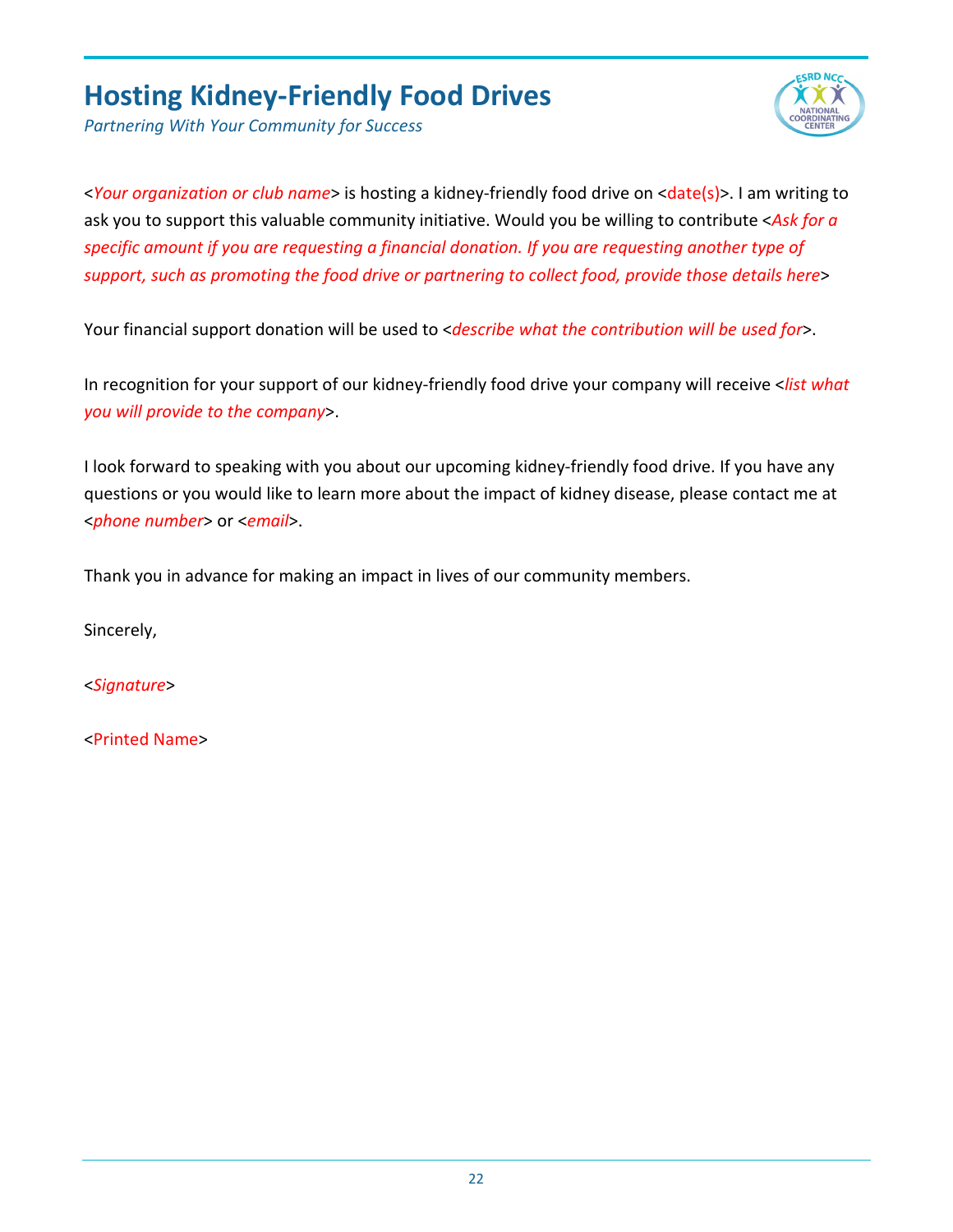

### <span id="page-23-0"></span>**Social Media Templates**

Social media offers a variety of opportunities to promote your upcoming food drive activities.

These Facebook and Twitter messages will help you share details about your food drive and create awareness about kidney disease. Choose the messages that are best for your organization. Update the content in red with your information. Or, use these as inspiration and write your own.

**CRD NC** 

#### **Facebook**

I'm collecting healthy food donations for the @Organization Name and I hope you will join me! Some of the most needed items are fresh vegetables, like carrots and corn; low-sodium meats; seasonings & spices; cereals and grains, like couscous and grits. Drop off your nutritious, shelf-stable items at [location].

Ending hunger is hard work! And, [Organization Name] is taking it very seriously. We're ready to do our part. Join us for the [name of food drive] on [date] at [food drive location].

@YourOrganization asks you to join us to help end food insecurities in the kidney community. Together, we can end hunger, one helping at a time.

This year, food banks and pantries across the country have high demand because of #COVID19. You can make a difference! Take action with @FoodPantry Name to end hunger, one helping at a time.

Join @FoodPantry Name and make a difference in someone's life everyday by doing things like donating #kidney-friendly food. Now more than ever, we need your help. We can support patients and their families, one helping at a time [Link to food drive].

Food banks saw an increase in the need for food since the pandemic began, especially #kidney-friendly foods. You can take action. Join @FoodBank Name by providing kidney-friendly food to your neighbors in need [Link to food drive].

We are joining the fight against hunger in the #kidney community and we need your help! Support the @FoodPantry Name. Register and donate to help feed your [City] neighbors in need. Learn more at [Link to food drive].

We support **#FoodPantry Name and #CommunityOrganizationName!** Donate to our team today and help us provide #kidney-friendly meals to those in need [Link to food drive].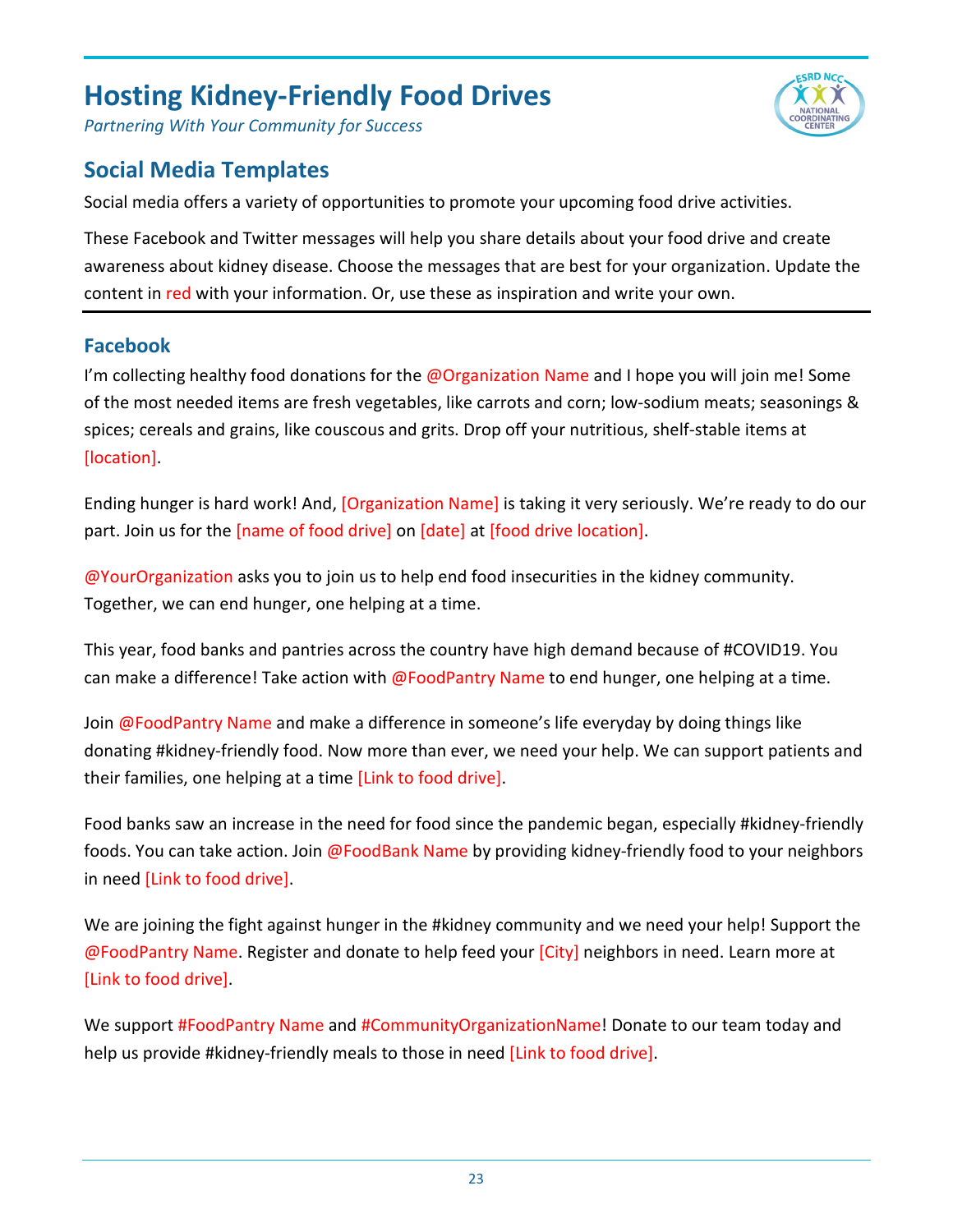

*Partnering With Your Community for Success*

Help [Organization Name] end the food gap and feed hope by providing healthy food throughout the current crisis and beyond [Link to food drive].

We are participating in **#FoodDriveName to support @FoodPantry Name and you should too! Find out** more at [Link to Food Drive].

Join me in supporting @FoodPantry's #FoodDrive on [date]! Learn more: [Link to food drive].

#### **Twitter**

Ending hunger is hard work! And, [Organization Name] is taking it very seriously. We're ready to do our part. Join us for the [name of food drive] on [date] at [food drive location].

@YourOrganization is asking you to join us with actions that help end food insecurities in the kidney community. Together, we can end hunger, one helping at a time.

This year, food banks across the country are in need because of the #COVID19 pandemic. You can make a difference. Take action with @FoodBank Name to end hunger, one helping at a time.

We are joining the fight against hunger in the #kidney community and we need your help! Support the @FoodPantry Name. Register and donate to help feed your [City] neighbors in need. Learn more at [Link to food drive].

We support **#FoodPantry Name and #CommunityOrganizationName!** Donate to our team today and help us provide #kidney-friendly meals to those in need [Link to food drive].

It feels good to give back! Today I volunteered at the @FoodPantry Name as part of the @FoodDrive Name campaign. Learn more: [Link to food drive].

Help [Organization Name] end the food gap and feed hope by providing healthy food throughout the current crisis and beyond [Link to food drive].

We are competing in #FoodDrive to support @FoodPantry and you should too! Find out more at [Link to Food Drive].

Join me in supporting @Food Pantry's #FoodDrive on [date]! Learn more: [Link to food drive].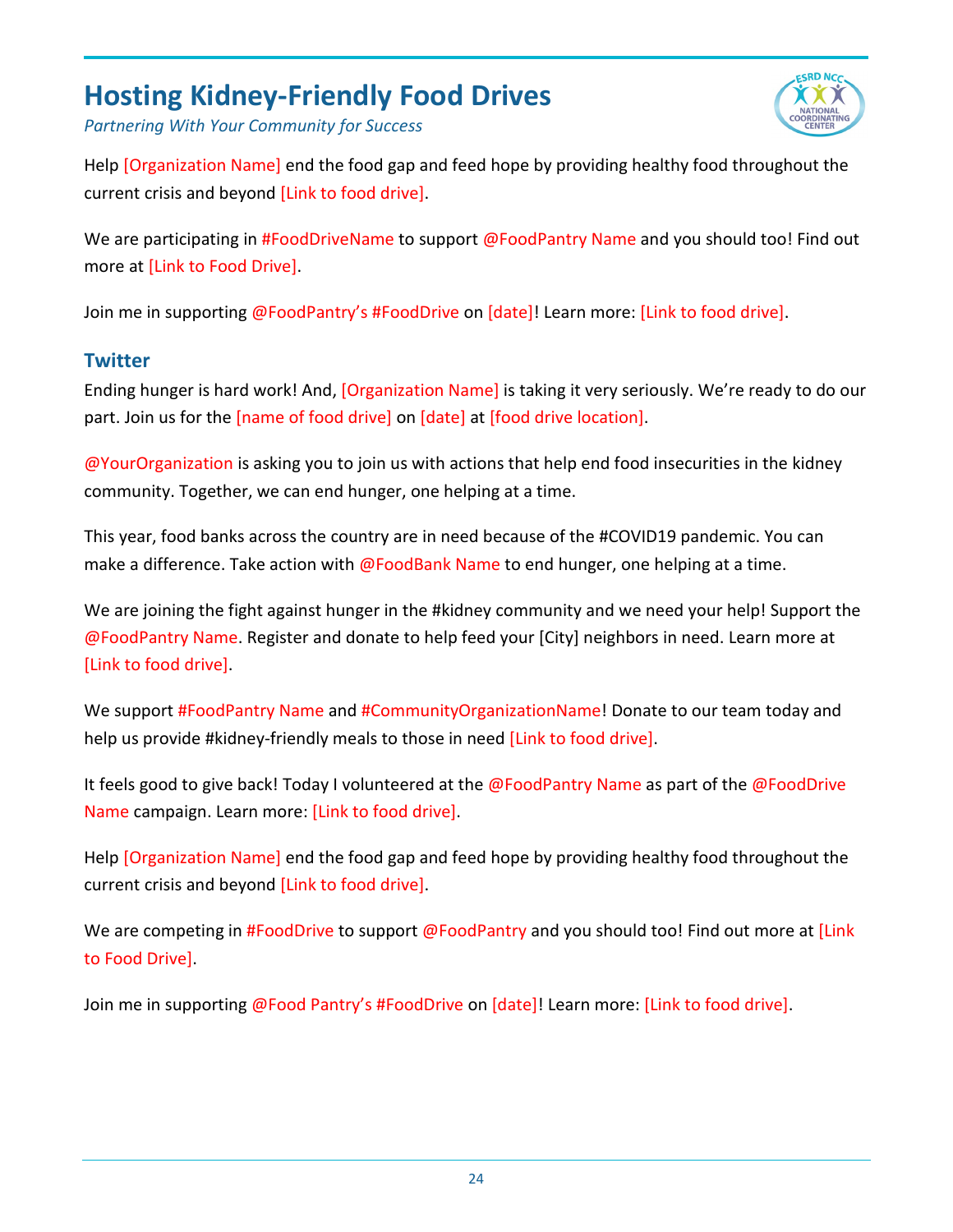

*Partnering With Your Community for Success*

### <span id="page-25-0"></span>**Kidney-Friendly Grocery and Shopping List[6](#page-25-1)**

Kidney-friendly food choices may seem confusing, frustrating, or overwhelming. Let resources help guide you. This shopping list goes over some basics whether at the grocery store, donating to a pantry or using a food pantry.

When donating kidney-friendly food to a food drive:

- Take this list with you to the grocery store when shopping for kidney-friendly items.
- Purchase items that are on the list and donate to your local kidney-friendly food drive.
- Ask a food bank/food pantry to offer kidney-friendly options.
- Host a food drive with the tips offered in the *[Partnering with Your Community for Success](#page-11-0)  [Toolkit](#page-11-0)*. This resource offers suggestions for hosting a kidney friendly food drive. It also gives tips for food banks/food pantries to support the kidney community.

When visiting a food pantry for groceries:

- Take this list with you when you visit your local food pantry.
- Select items that are healthy for your kidney-friendly diet.
- Talk to the staff at the food pantry about the importance of offering kidney-friendly food choices. Suggest the food pantry staff review this toolkit for additional ideas and resources.
- Read [nutrition labels](https://www.dpcedcenter.org/staying-healthy/nutrition/reading-food-labels/) to better understand what to eat and plan your meals.

**Remember:** Follow the diet your medical team has given you.

Everyone has slightly different needs. These lists are general guides.

<span id="page-25-1"></span><sup>&</sup>lt;sup>6</sup> Sources for this section:

American Kidney Fund. Kidney Kitchen. Available a[t https://kitchen.kidneyfund.org/guides-to-help-you-cook-and](https://kitchen.kidneyfund.org/guides-to-help-you-cook-and-shop/grocery-shopping-list)[shop/grocery-shopping-list.](https://kitchen.kidneyfund.org/guides-to-help-you-cook-and-shop/grocery-shopping-list) Accessed on April 15, 2021.

UC Davis Health System. Renal Grocery List. Available at [https://health.ucdavis.edu/food](https://health.ucdavis.edu/food-nutrition/pdf/Kidney%20Disease%20-%20Renal%20Grocery%20List.pdf)[nutrition/pdf/Kidney%20Disease%20-%20Renal%20Grocery%20List.pdf.](https://health.ucdavis.edu/food-nutrition/pdf/Kidney%20Disease%20-%20Renal%20Grocery%20List.pdf) Accessed on April 15, 2021.

American Association of Kidney Patients. Suggested Foods for Dialysis Patients. Available a[t https://aakp.org/suggested](https://aakp.org/suggested-foods-for-dialysis-patients/)[foods-for-dialysis-patients/.](https://aakp.org/suggested-foods-for-dialysis-patients/) Accessed on April 15, 2021.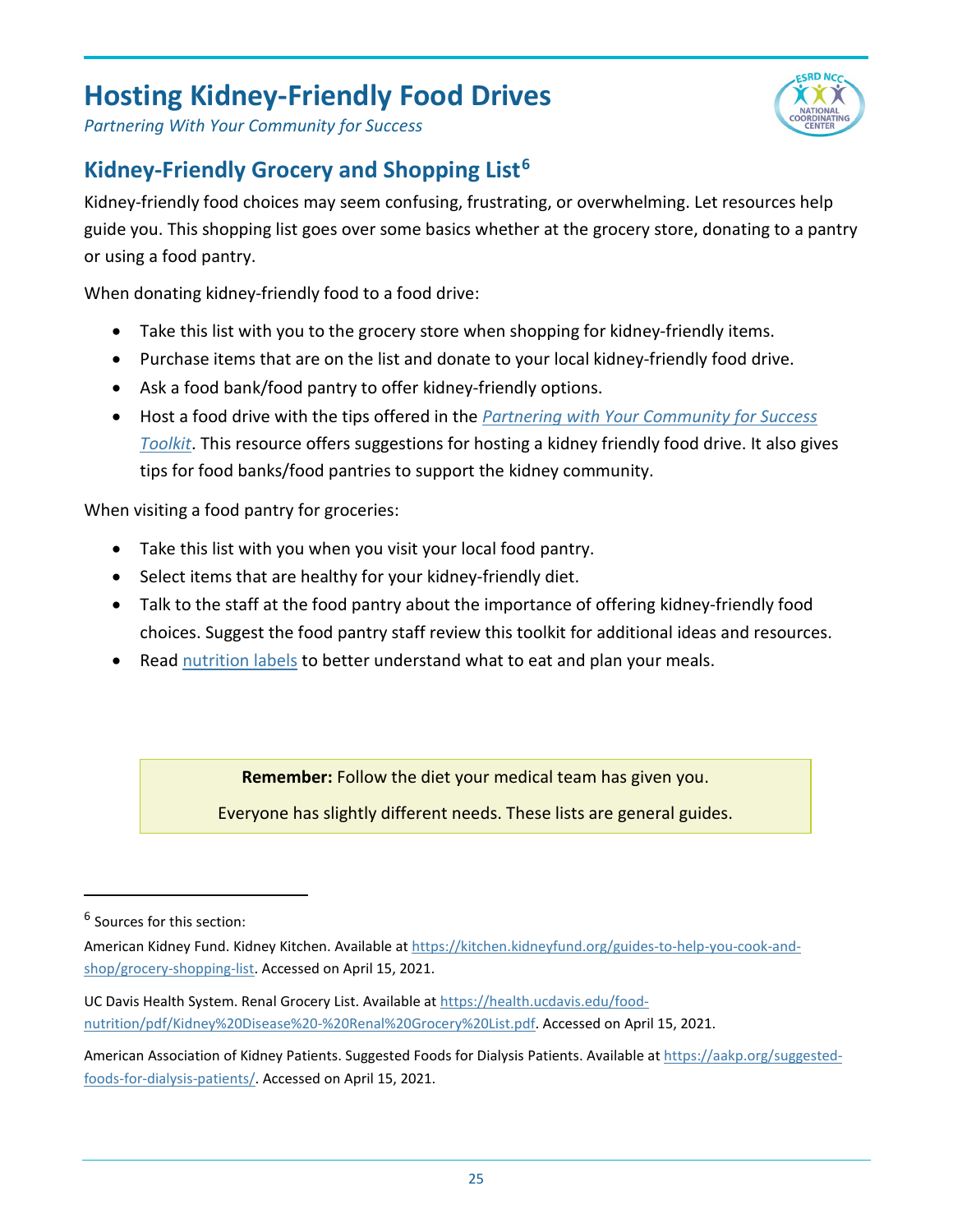

<span id="page-26-0"></span>

| <b>Kidney-Friendly Grocery Ideas</b>                                                                             |                                                                                |  |
|------------------------------------------------------------------------------------------------------------------|--------------------------------------------------------------------------------|--|
| (If you are donating, check first what type of food donations the food pantry<br>or food bank accepts or needs.) |                                                                                |  |
| <b>Canned Meats:</b>                                                                                             | Canned Fruit* (not packed in syrup):                                           |  |
| $\Box$ Canned/packaged tuna (packed in water and no<br>added phosphorus)                                         | $\square$ Applesauce<br>$\Box$ Apricots (canned, not dried)                    |  |
| $\square$ Salmon                                                                                                 | $\square$ Dried cranberries* (sweetened with                                   |  |
| $\Box$ Chicken                                                                                                   | apple/grape juice or sugar)                                                    |  |
| <b>Meats &amp; Meat Alternatives:</b>                                                                            | $\Box$ Figs                                                                    |  |
| $\square$ Beef                                                                                                   | $\Box$ Fruit cups* (packed in water, juice, syrup)                             |  |
| $\Box$ Chicken                                                                                                   | $\square$ Peaches                                                              |  |
| $\Box$ Lamb                                                                                                      | $\square$ Pears                                                                |  |
| $\Box$ Pork (no bacon, sausage, or hot dogs)                                                                     | $\Box$ Cranberry sauce                                                         |  |
| $\Box$ Turkey                                                                                                    | $\square$ Mandarin oranges                                                     |  |
| $\Box$ Veal                                                                                                      |                                                                                |  |
| $\Box$ Wild game                                                                                                 |                                                                                |  |
| $\Box$ Eggs & egg substitutes                                                                                    | *These items are high in added sugar and may                                   |  |
| $\Box$ Tofu                                                                                                      | not be appropriate for those with diabetes or<br>those with a fluid allowance. |  |
| $\Box$ Fish                                                                                                      |                                                                                |  |
| $\square$ Shellfish                                                                                              |                                                                                |  |
| <b>Canned Vegetables:</b>                                                                                        | Grains:                                                                        |  |
| $\square$ Bamboo shoots                                                                                          | $\Box$ Rice: basmati, or jasmine                                               |  |
| $\square$ Beets                                                                                                  | $\square$ Cereals: corn flakes, puffed rice, puffed                            |  |
| $\square$ Tomatillos                                                                                             | wheat (avoid cereals that have 100%<br>recommended daily nutrients or sugary   |  |
| $\Box$ Water chestnuts                                                                                           | cereals)                                                                       |  |
| *If other canned vegetables or beans are                                                                         | $\square$ Couscous                                                             |  |
| chosen, look for low sodium on the                                                                               | $\square$ Oatmeal                                                              |  |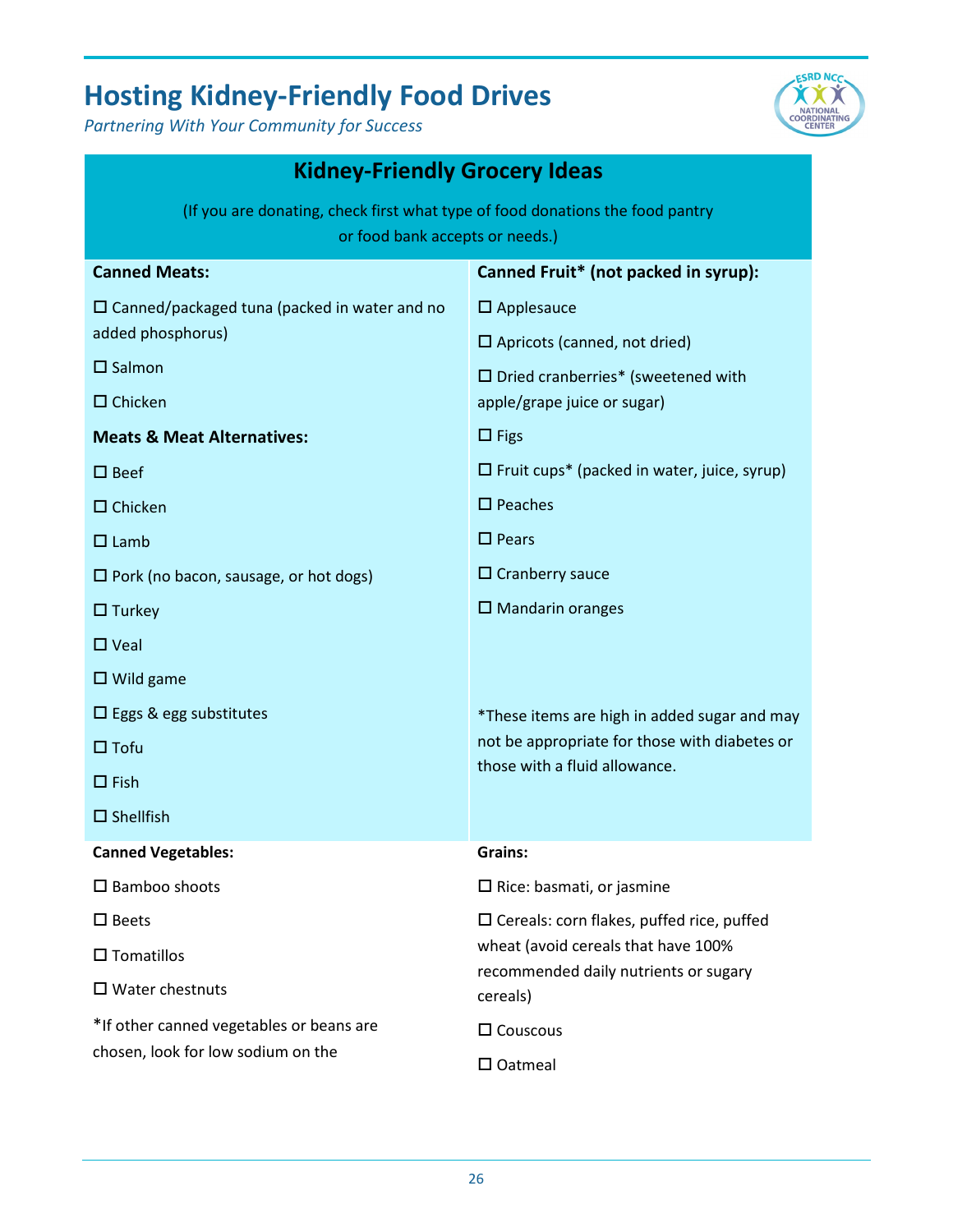

| <b>Kidney-Friendly Grocery Ideas</b>                                                                             |                                                               |  |
|------------------------------------------------------------------------------------------------------------------|---------------------------------------------------------------|--|
| (If you are donating, check first what type of food donations the food pantry<br>or food bank accepts or needs.) |                                                               |  |
| label and/or drain and rinse the food several<br>times before eating to reduce sodium. <sup>7</sup>              | $\square$ Finely-ground hot cereals (farina, milled<br>wheat) |  |
|                                                                                                                  | $\Box$ Grits                                                  |  |
|                                                                                                                  | $\square$ Pancakes (avoid whole grains)                       |  |
|                                                                                                                  | $\Box$ Crackers (unsalted and without added<br>phosphorus)    |  |
|                                                                                                                  | $\square$ Pasta (whole wheat or white enriched)               |  |
| <b>Seasonings:</b>                                                                                               | Snack/Sweets*:                                                |  |
| $\square$ Allspice                                                                                               | $\square$ Animal crackers                                     |  |
| $\square$ Basil                                                                                                  | $\square$ Cake (angel food, butter, lemon, pound,             |  |
| $\square$ Bay leaf                                                                                               | spice, strawberry, white, yellow)                             |  |
| $\square$ Caraway seeds                                                                                          | $\Box$ Candy corn                                             |  |
| $\Box$ Celery seed                                                                                               | $\Box$ Chewing gum                                            |  |
| $\Box$ Cinnamon                                                                                                  | $\square$ Cinnamon drops                                      |  |
| $\square$ Cloves                                                                                                 | $\square$ Cookies (ginger snaps, shortbread, sugar,           |  |
| $\Box$ Cumin                                                                                                     | vanilla wafers)                                               |  |
| $\Box$ Curry                                                                                                     | $\square$ Graham crackers (not chocolate)                     |  |
| $\Box$ Dill                                                                                                      | $\Box$ Gum drops                                              |  |
| $\Box$ Dry mustard                                                                                               | $\Box$ Hard candy                                             |  |
| $\square$ Extracts of almond/maple/orange/peppermint                                                             | $\square$ Jellybeans                                          |  |
| $\square$ Fennel                                                                                                 | $\Box$ Lollipops                                              |  |
| $\square$ Garlic Power                                                                                           | $\square$ Marshmallows                                        |  |
| $\square$ Ginger Powder                                                                                          |                                                               |  |

<span id="page-27-0"></span><sup>7</sup> Shadix K. Reducing Sodium in Canned Beans — Easier Than 1-2-3**.** Available at

[https://www.todaysdietitian.com/newarchives/011110p62.shtml.](https://www.todaysdietitian.com/newarchives/011110p62.shtml) Accessed on May 18, 2021.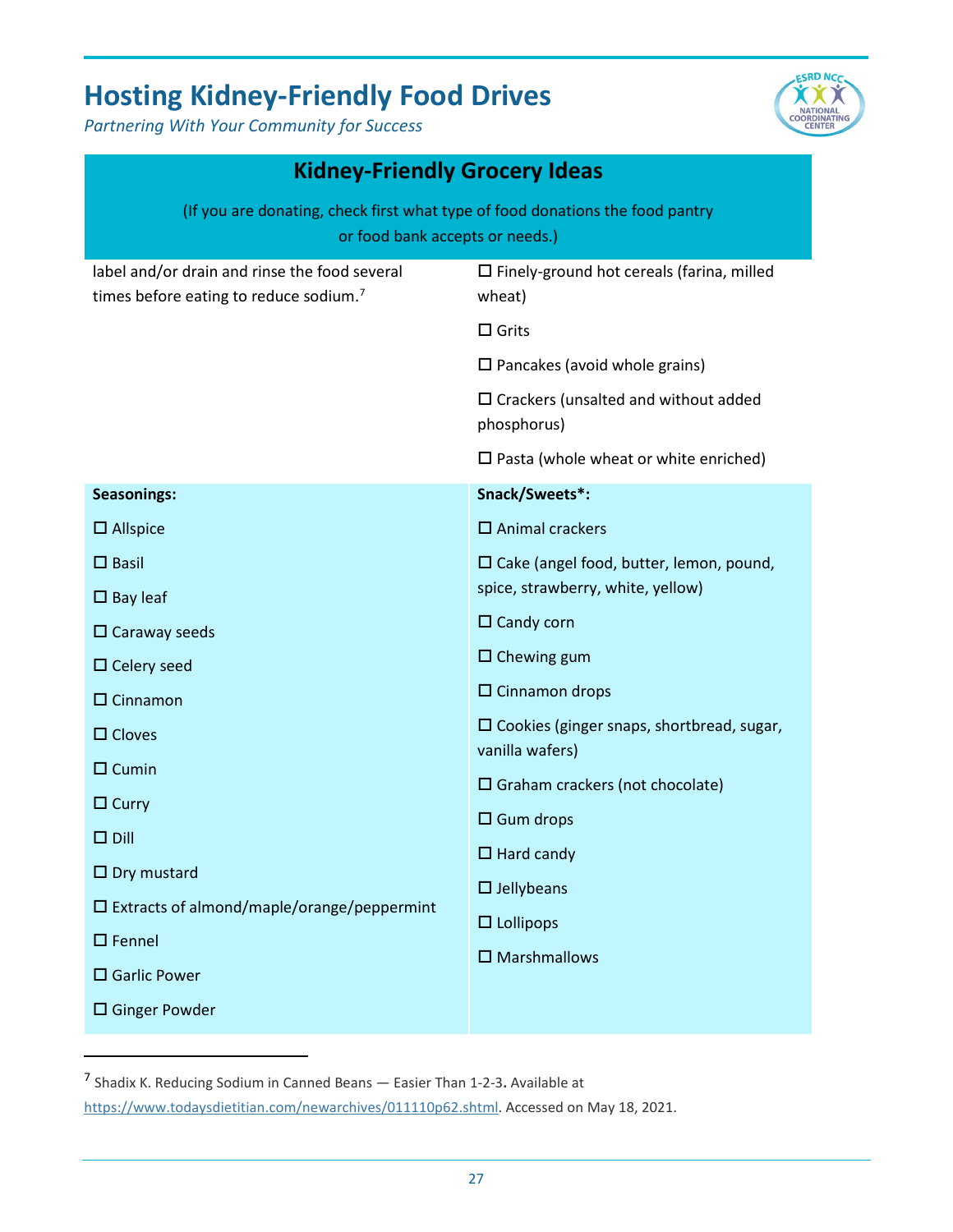

| <b>Kidney-Friendly Grocery Ideas</b>                                                                             |                                                                             |  |
|------------------------------------------------------------------------------------------------------------------|-----------------------------------------------------------------------------|--|
| (If you are donating, check first what type of food donations the food pantry<br>or food bank accepts or needs.) |                                                                             |  |
| $\Box$ Horseradish                                                                                               |                                                                             |  |
| $\square$ Marjoram                                                                                               |                                                                             |  |
| $\square$ Salt-free seasoning mixes                                                                              |                                                                             |  |
| $\Box$ Nutmeg                                                                                                    |                                                                             |  |
| $\Box$ Oregano                                                                                                   |                                                                             |  |
| $\square$ Paprika                                                                                                |                                                                             |  |
| $\square$ Parsley flakes                                                                                         |                                                                             |  |
| $\square$ Pepper                                                                                                 |                                                                             |  |
| $\Box$ Rosemary                                                                                                  |                                                                             |  |
| $\square$ Saffron                                                                                                |                                                                             |  |
| $\square$ Sage                                                                                                   |                                                                             |  |
| $\square$ Sesame seeds                                                                                           | *These items are high in added sugar and may                                |  |
| $\Box$ Tarragon                                                                                                  | not be appropriate for those with diabetes or<br>are trying to lose weight. |  |
| $\square$ Thyme                                                                                                  |                                                                             |  |
| <b>Fresh Fruit:</b>                                                                                              | <b>Fresh Vegetables:</b>                                                    |  |
| $\square$ Apples                                                                                                 | $\square$ Alfalfa sprouts                                                   |  |
| $\square$ Blackberries                                                                                           | $\square$ Asparagus                                                         |  |
| $\square$ Blueberries                                                                                            | $\square$ Artichoke                                                         |  |
| $\square$ Boysenberries                                                                                          | $\square$ Beans (green or wax)                                              |  |
| $\Box$ Cherries                                                                                                  | $\square$ Bell peppers (green, red, or yellow)                              |  |
| $\square$ Cranberries                                                                                            | $\square$ Broccoli                                                          |  |
| $\Box$ Figs                                                                                                      | $\square$ Cabbage                                                           |  |
| $\square$ Grapes                                                                                                 | $\Box$ Carrots                                                              |  |
| $\square$ Peaches                                                                                                | $\square$ Cauliflower                                                       |  |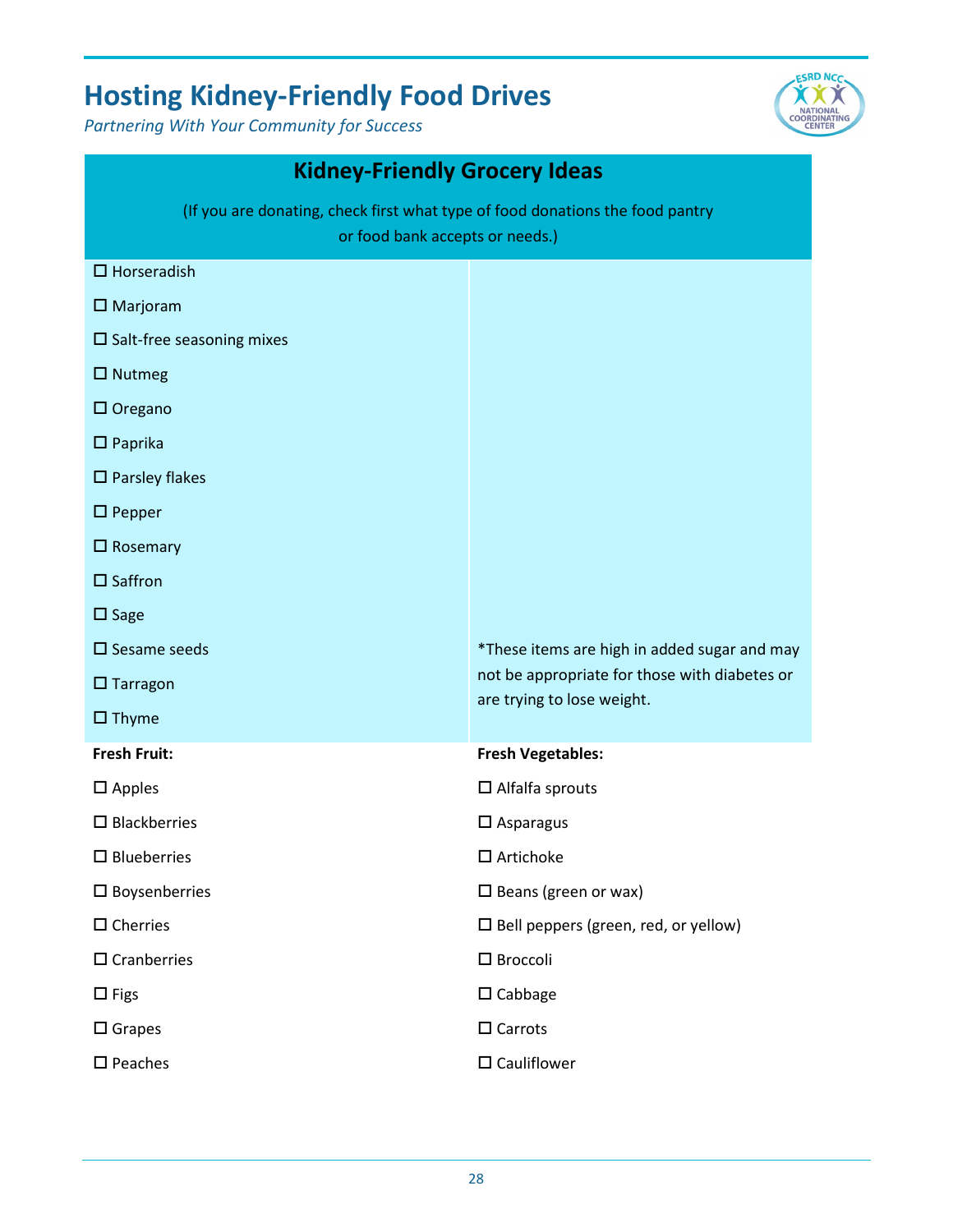*Partnering With Your Community for Success*



|                                                                                                                  | <b>Kidney-Friendly Grocery Ideas</b>       |  |
|------------------------------------------------------------------------------------------------------------------|--------------------------------------------|--|
| (If you are donating, check first what type of food donations the food pantry<br>or food bank accepts or needs.) |                                            |  |
| $\square$ Pears                                                                                                  | $\Box$ Cucumber                            |  |
| $\square$ Raspberries                                                                                            | $\Box$ Celery                              |  |
| $\square$ Strawberries                                                                                           | $\Box$ Corn                                |  |
|                                                                                                                  | $\square$ Eggplant                         |  |
|                                                                                                                  | $\Box$ Kale                                |  |
|                                                                                                                  | $\Box$ Lettuce (iceberg, endive, escarole) |  |
|                                                                                                                  | $\square$ Mushrooms                        |  |
|                                                                                                                  | $\Box$ Okra                                |  |
|                                                                                                                  | $\square$ Pea pods/peas                    |  |
|                                                                                                                  | $\square$ Spaghetti squash                 |  |
|                                                                                                                  | $\square$ Summer squash                    |  |
|                                                                                                                  | $\square$ Zucchini                         |  |

*Please talk to your dietitian or healthcare provider about portion sizes or questions about your daily fluid allowance.*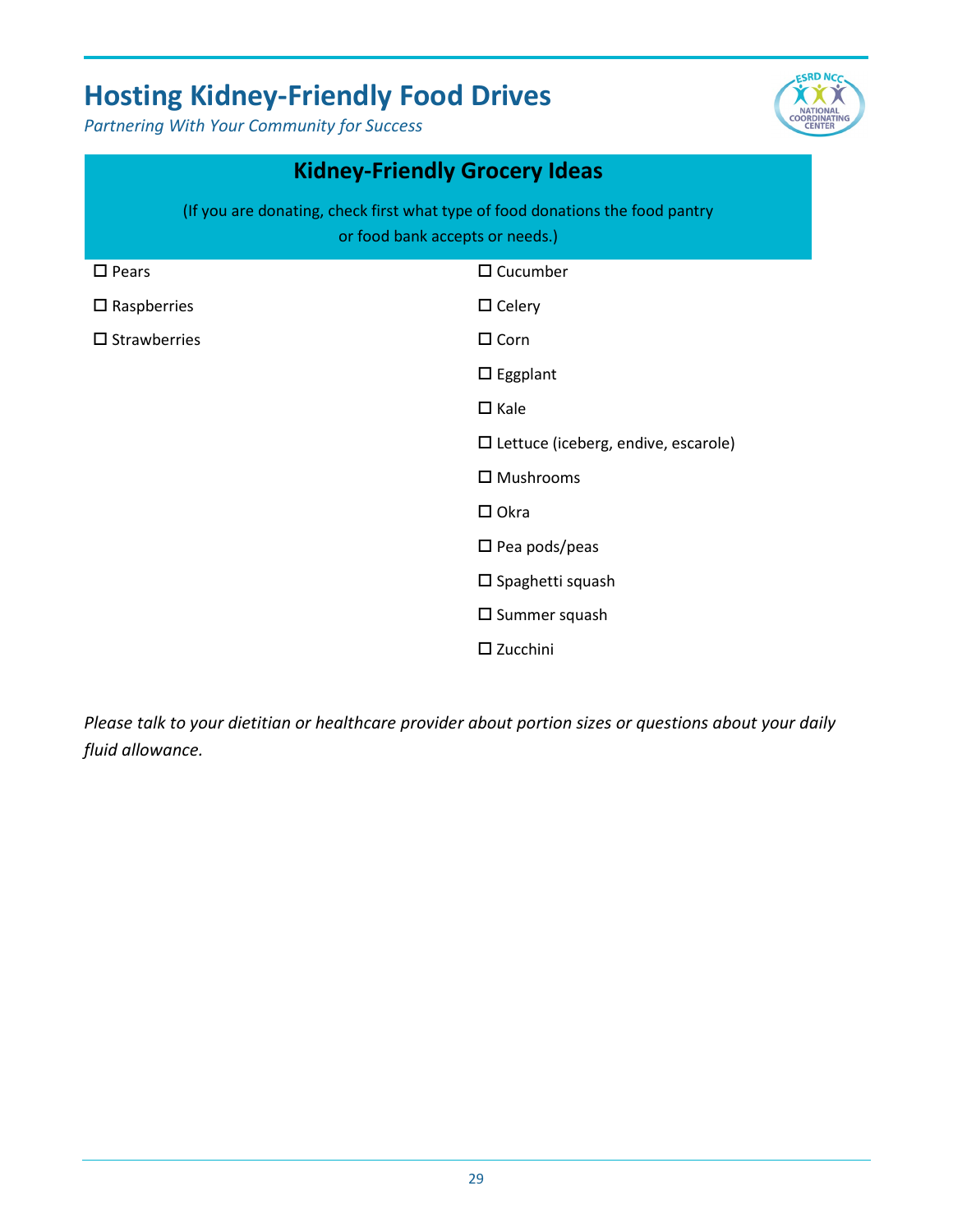



### <span id="page-30-0"></span>**Suggestions for Labeling Kidney-Friendly Foods at Food Pantries**

This toolkit provides several suggestions for hosting kidney-friendly food drives. Once the food is delivered to the food pantry, offer a few suggestions to help the food pantry team inform their customers about selecting kidney-friendly choices.

Below are a few ideas to share:

- Use the *[Kidney-Friendly Grocery and Shopping List](#page-26-0)* to identify kidney-friendly foods.
- Label shelves/bins with a sticker identifying the kidney-friendly foods. (see the *[Food Pantry Labels](#page-31-0)*, page 28)
- Create a section in the pantry highlighting kidney-friendly foods. Many pantry customers with chronic conditions such as high blood pressure, heart disease, and diabetes, would also benefit from selecting their food in this area.
- Develop a special healthy kidney-friendly food choice event during March to celebrate National Kidney Month.
- Offer recipes and educational flyers that are available online. Provide the information when customers enter the pantry or when they are leaving with their groceries. Recipes and kidney information are available at:
	- o *The Kidney Kitchen* provided by the American Kidney Fund: <https://kitchen.kidneyfund.org/about-kidney-kitchen/>
	- o Dialysis Patient Citizens Education Center offers a nutrition section: <https://www.dpcedcenter.org/staying-healthy/nutrition/>
	- $\circ$  The Centers for Disease Control and Prevention offers tips and healthy eating ideas: <https://www.cdc.gov/diabetes/managing/eat-well/what-to-eat.html>